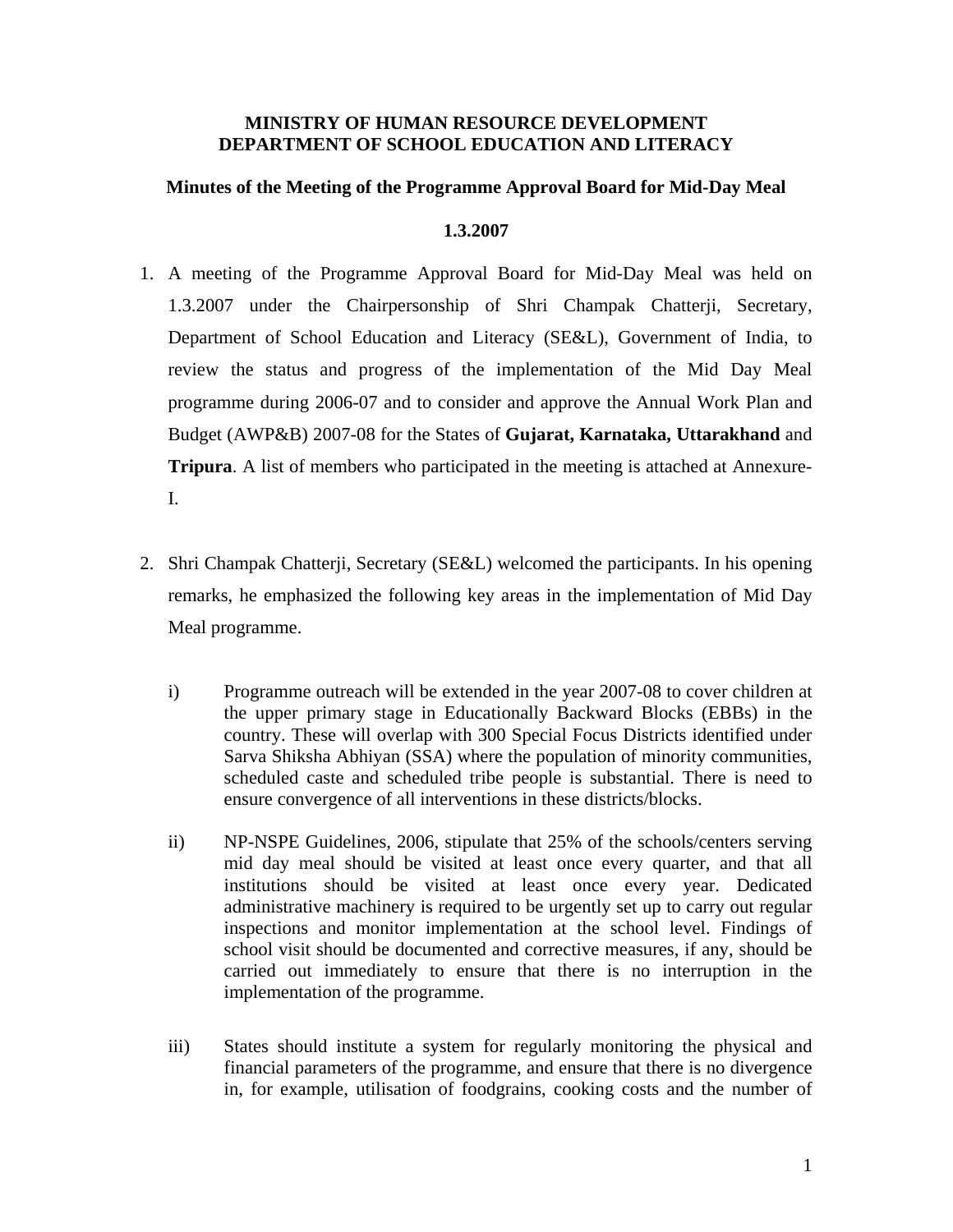children partaking in the noon meal. States should focus on these issues and institutionalize a monitoring mechanism, which is foolproof and robust to ensure the core operational objective of serving good quality meal every day to every child.

- iv) Convergence with Health related Schemes is a critical factor along with improvement of provision of toilets and drinking water at schools.
- v) Indian Institute of Management (IIM), Ahamadabad has documented best practices under SSA. Similar effort should be made to document best practices in the implementation and monitoring of MDMS.
- 3. Smt Anita Kaul, JS (EE-I) reiterated that the Mid Day Meal Programme will be extended from 2007-08 onwards to cover children in upper primary stage in Educationally Backward Blocks (EBBs) across the country. The specific proposals of the States for extension of the programme to the upper primary stage in these blocks will be considered by the PAB; however, sanctions/ releases will be made only after formal approvals are accorded to the programme extension. She also flagged certain issues and areas of concerns in the implementation of the programme in the different states, including inter alia:
	- a. Mismatch between foodgrains lifting and cooking cost utilisation; cooking costs exceeding foodgrains utilisation is cause for grave concern.
	- b. Delayed lifting of foodgrains gives rise to doubts that there are interruptions in the feeding programme.
	- c. Negative cash balance on cooking cost utilisation in the districts/blocks also implies interruptions in the feeding programme.
- 4. Smt. Anita Kaul further referred to concerns raised in the CAG report, which are grounded in the overall objectives of the mid day meal programme, including inter alia:
	- a. Is the Mid Day Meal leading to improved enrolments under the SSA programme?
	- b. Is the Mid Day Meal impacting class room hunger and social equity?
	- c. Is the Mid Day Meal affecting teaching-learning time in schools?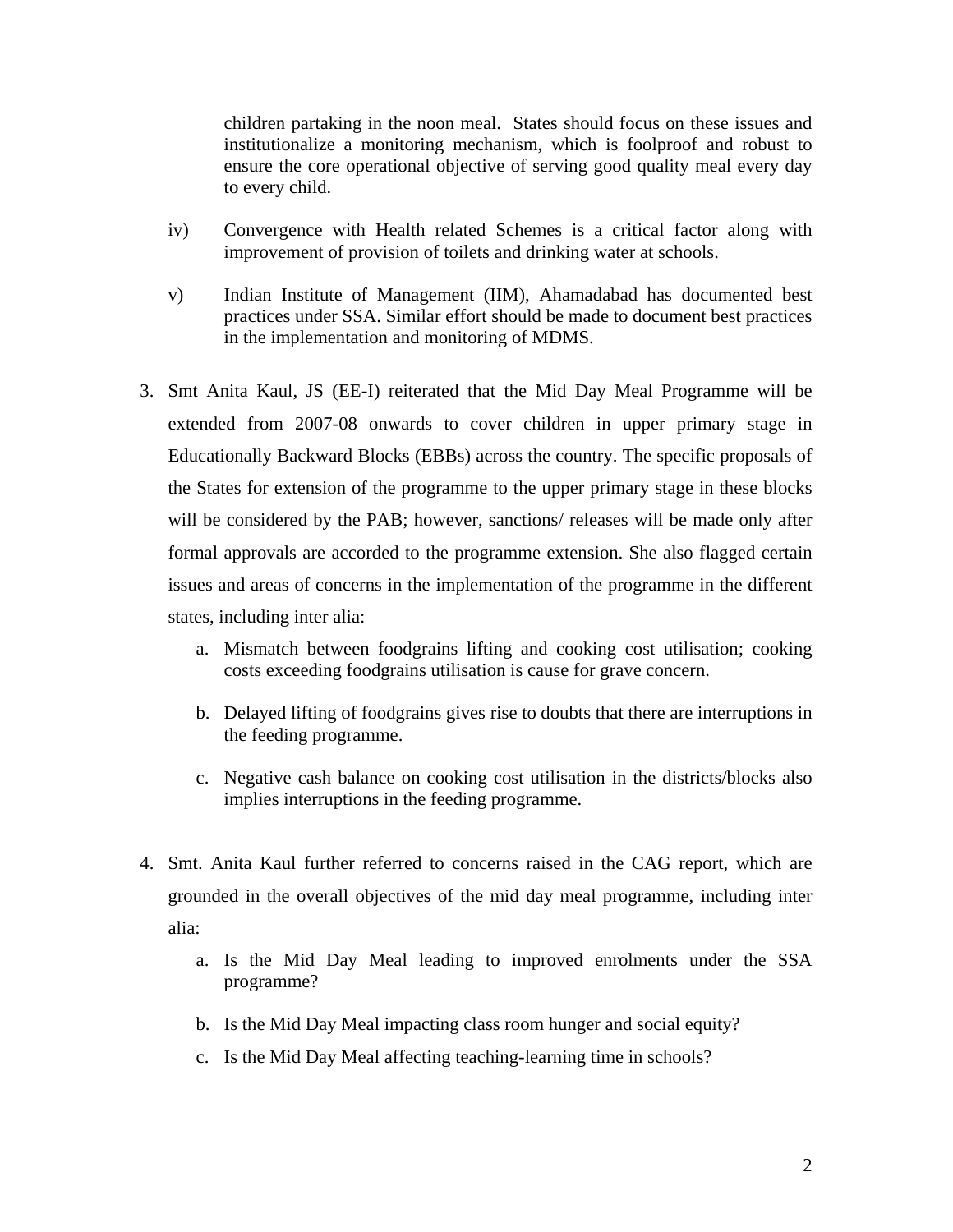- 5. In addition, she stated, the Parliamentary Standing Committee has sought information on:
	- i) Administrative arrangements made to ensure school visits by the officials on an average 25% of the schools/centers serving mid day meal in every quarter, and visiting all institutions at least once every year.
	- ii) Measures taken to enhance active community participation and involvement of Self Help Groups (SHGs) in the implementation and monitoring of the Mid Day Meal Programme.
	- iii) Enhancement of allowances paid to cooks and helpers in line with minimum wages norms
- 6. With these preliminary interventions, Shri Champak Chatterji, Secretary, SE&L requested the State representatives to make their presentations on the AWP&B for 2007-08.

# **GUJARAT**

- 7. Shri Bidyut Swain, Secretary, Primary Education and Smt. Sunaina Tomar, Commissioner, Mid-Day Meal & Schools, Government of Gujarat, highlighted the status of the implementation of the programme in Gujarat. The salient features of their presentation are given below:
- i. The Mid Day Meal programme was launched in Gujarat in November, 1984 from the State's own financial resources. Currently, the State is availing of Central Assistance for the implementation of the programme in classes  $I - V$  and using its own resources for the programme in classes VI – VII. A comparative statement of the coverage for the past three years is presented in the table below:

| Coverage                            | 2004-05 | 2005-06 | 2006-07 |
|-------------------------------------|---------|---------|---------|
| No. of primary Schools              | 30567   | 31077   | 31682   |
| No. of MDM centres                  | 29198   | 29709   | 29991   |
| Total children                      | 3658856 | 3757863 | 3826586 |
| Total children in class I-V         | 2939218 | 2996132 | 3018015 |
| Total children in class VI -<br>VII | 719638  | 761731  | 808571  |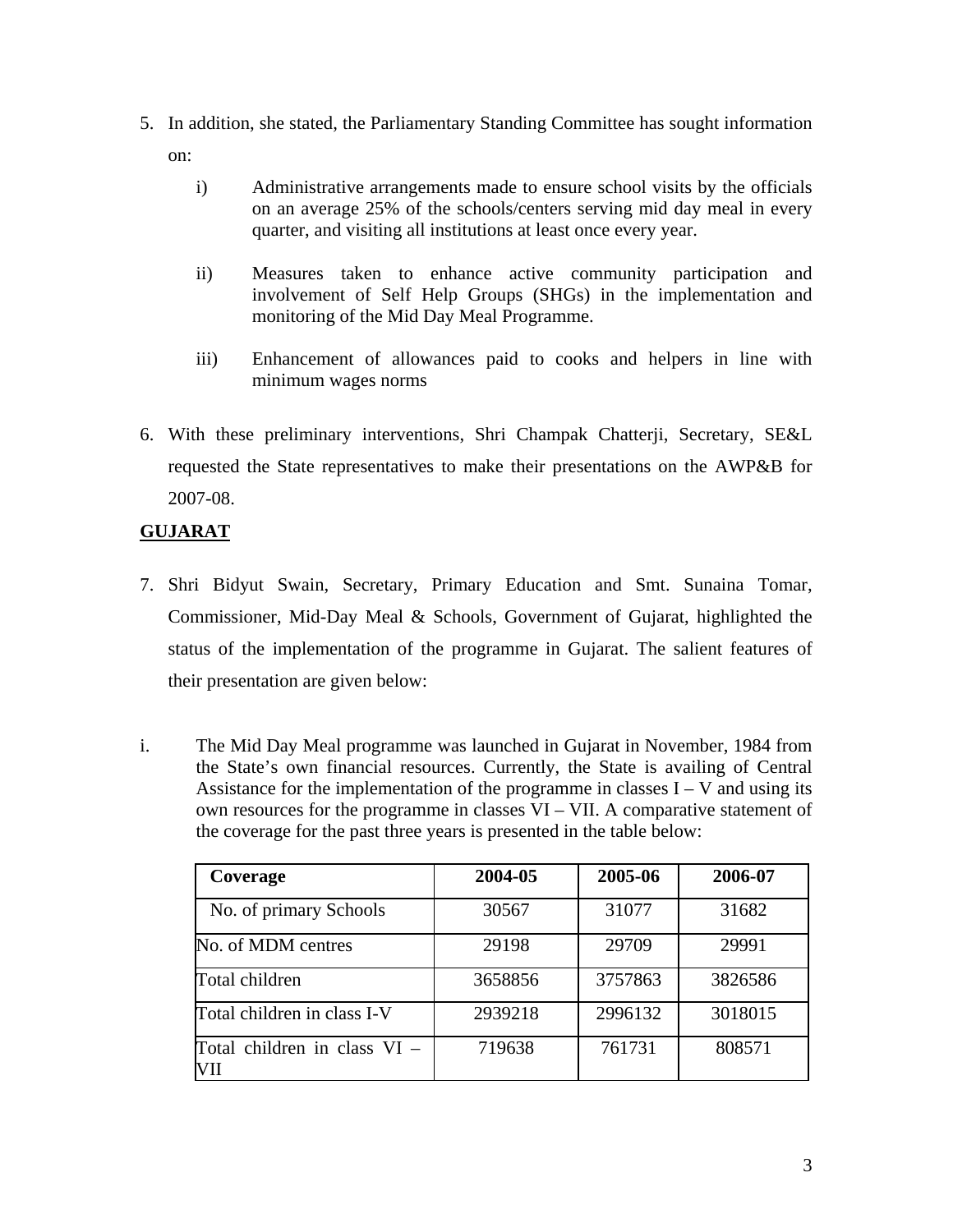| Average No. of days on<br>which Mid Day Meal is<br>provided | 200    | 207    | 162 (Up to Jan.-<br>07 |
|-------------------------------------------------------------|--------|--------|------------------------|
| Total Outlay (Rs. In lakhs)                                 | 18,400 | 20,240 | 20,989                 |
| Expenditure (Rs. In lakhs)                                  | 17,942 | 19,030 | 22,600<br>(probable)   |
| No. of Honorary Employees                                   | 83944  | 86314  | 86421                  |

- ii. While enrolment of children in classes I-VII is much higher at 51,63,920, currently, the mid day meal programme covers 30,18,015 children in classes I-V and 8,08,571 in classes VI - VII in 31,682 Government and Government aided schools. Secretary, Primary Education, Gujarat, stated the some children prefer to bring *tiffins* from home, rather than partaking of the food provided in school. He stated that the meal served in school provided 180 gms of foodgrains/pulse/vegetable/oil etc. per child/ day giving more than 450 calories and 12-15 gms of proteins.
- iii At the State level the programme is administered by the Commissioner (MDM), who is supported by one Deputy Commissioner, two Assistant Commissioners. At the district/municipal level, the Collector/Municipal Commissioner is in over all charge and is assisted by one Deputy Collector/Mamlatdar, and a team of three support staff, including Deputy Mamlatdar (Admn), Deputy Mamlatdar (Insp) and Deputy Mamlatdar (Accts). At the taluk level the Taluka Mamlatdar is in overall charge of the programme, supported by a full time Deputy Mamlatdar (Admn) and Deputy Mamlatdar (Accts). At school level Organisers, Cooks and Helpers are appointed to cook and distribute the mid day meal.
- iv The Government of Gujarat has institutionalized a system of regular health checkup of children, which includes a referral system for children requiring treatment. Health Cards are maintained a school level for every child.
- v The Government had made budgetary provision of Rs 209.89 crores for 2006-07; actual expenditure from state resources for the year is expected to be Rs. 226 crores. Expenditure per child per day for standard I-V and VI-VII is Rs. 2.56 and Rs. 3.46 respectively as per break-up given below: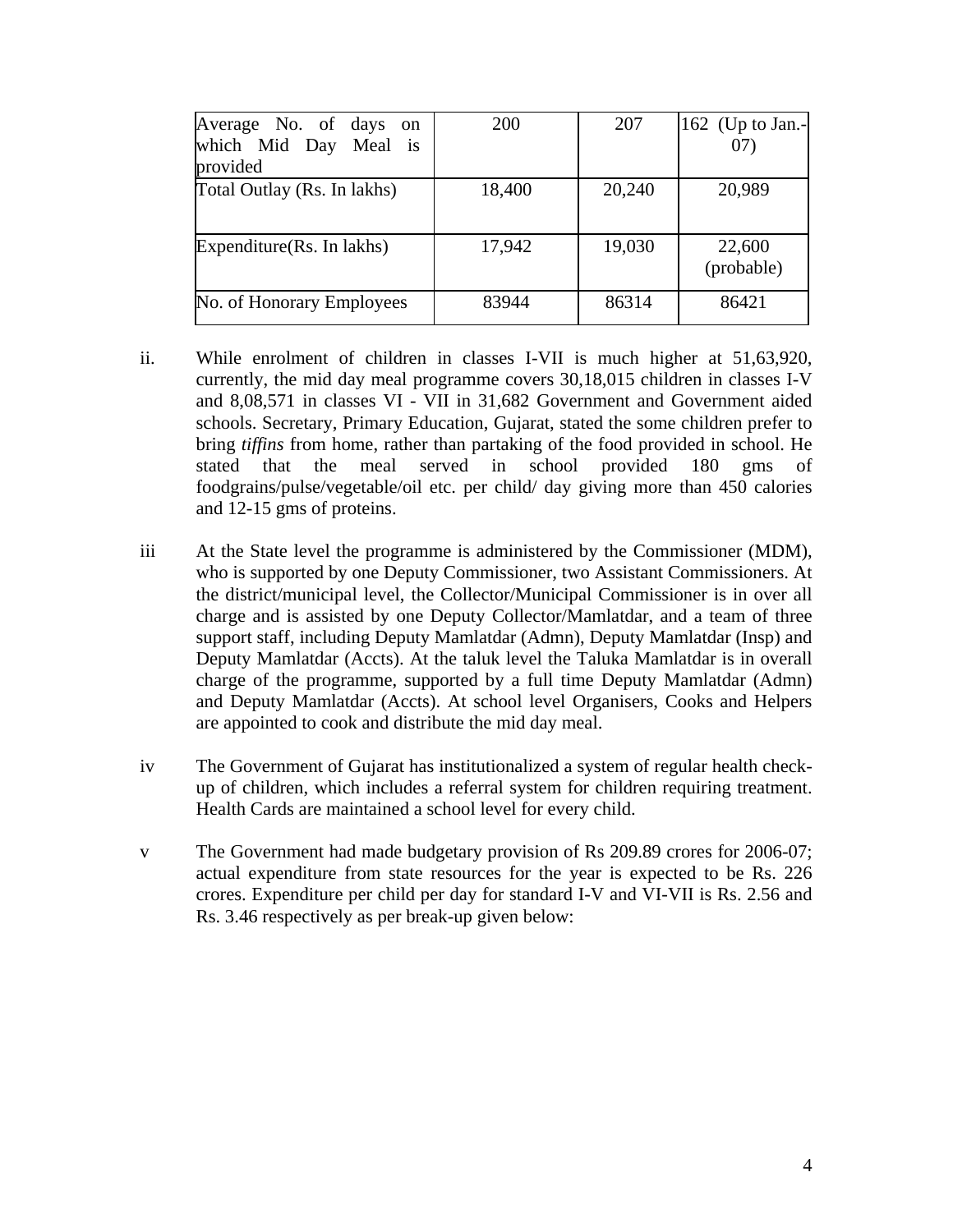| Sr.            | <b>Item</b>    | Per child per day (Rs.) |             |  |
|----------------|----------------|-------------------------|-------------|--|
| No.            |                | Std. I-V                | Std. VI-VII |  |
| 1              | Foodgrains     | 0.10                    | 1.00        |  |
|                |                | (Handling charges       |             |  |
| $\overline{2}$ | Pulse & Oil    | 1.19                    | 1.19        |  |
| 3              | Fuel/Veg &     | 0.70                    | 0.70        |  |
|                | Condiments     |                         |             |  |
| 4              | Honorarium     | 0.33                    | 0.33        |  |
| 5              | Administration | 0.24                    | 0.24        |  |
|                | <b>Total</b>   | 2.56                    | 3.46        |  |

vi The mid day meal programme has contributed to a significant reduction in the drop out rate for classes I-V from 20.5 % in 2001-02 to 3.24% in 2006-07. Similarly, the drop out rate for Std. I-VII has reduced from 37.22% to 10.29%. However, there is no study report linking this reduction in dropout rate to MDMS.

- vii The management of the foodgrains distribution for classes I V is entrusted to the Gujarat State Civil Supply Corporation (GSCSC). The GSCSC has four Zonal Offices at Ahmadabad, Baroda, Surat and Rajkot. In addition, GSCSC also procures and distributes foodgrains for children in classes VI – VII from out of State resources. GSCSC lifts foodgrains from the FCI godown and transports it to district/ taluk godowns and to Fair Price Shops (FPS). From the FPS, the food grain is taken to the school. In addition GSCSC is also entrusted with the procurement and distribution of edible oil and pulses required for the programme.
- viii The cooking cost required to convert the foodgrain into a hot cooked meal is released by the State Govt. on a quarterly basis or even in advance according to requirement. The Central Assistance from GoI is adjusted against expenditure already incurred / being incurred. Funds are released to (a) GSCSC on purchase of commodity, (b) Organizer at the school level as advance to meet expenditure on spices, fuel, vegetables, grinding etc. @ 0.70 paise per child per day. The system is well established and time tested.
- ix A monitoring system has been instituted, since 1984, through Monitoring Committees constitute at the State, district, taluk level. Monitoring is also undertaken through periodic returns and regular inspections of the mid day meal centres. Routine school visits also cover inspections of the mid day meal programme; short comings noticed are followed up with remedial action. Panchayats are involved in form of VECs and MTA/PTA in monitoring and supervising the programme. In addition, the Accountant General conducts regular audits of state and district offices. While no separate evaluation has been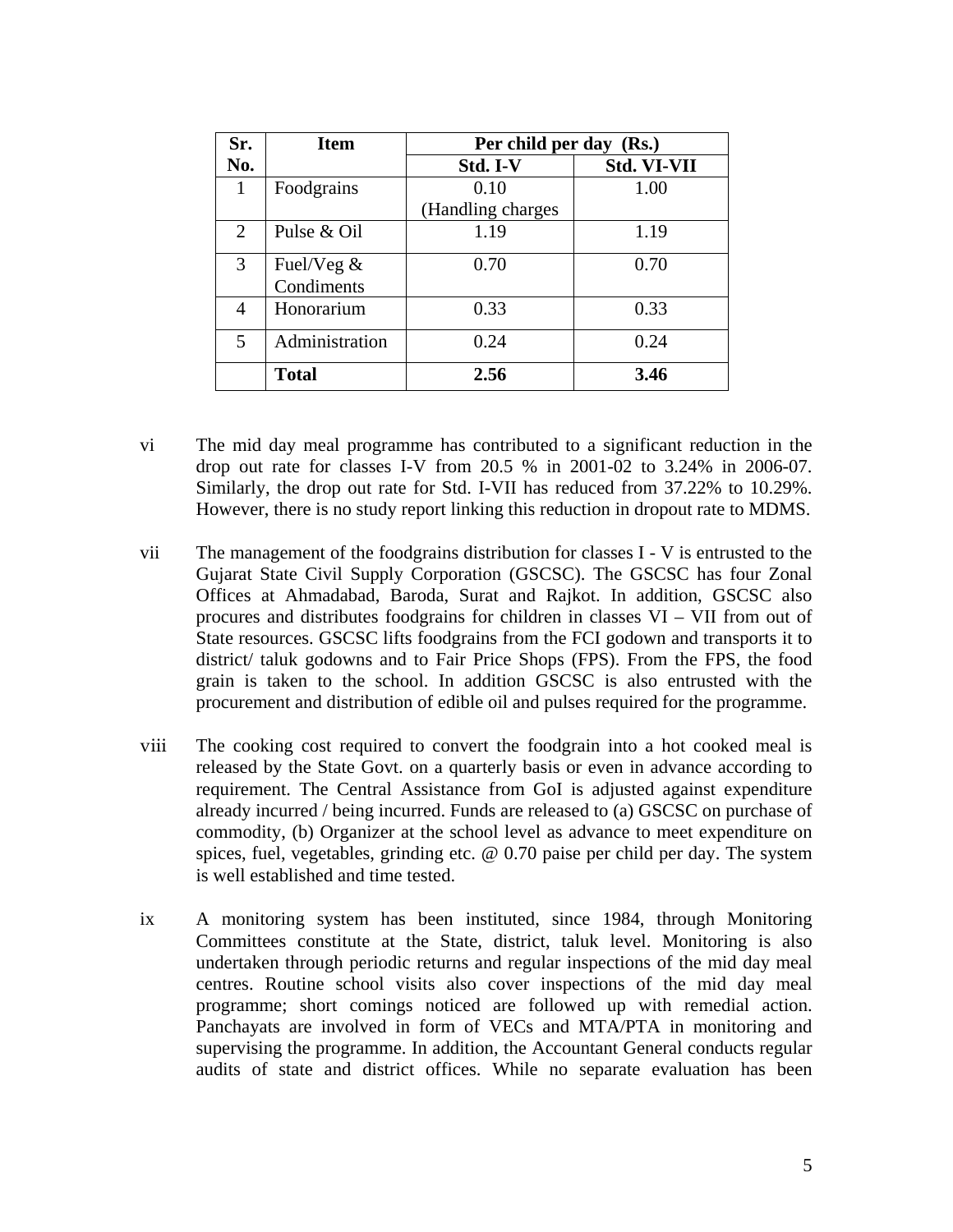- x People's participation is ensured through the *Tithi Bhojan* concept, which provides for people to provide special food on special occasions, as also contributions in the form of cooking utensils, plates, etc. Gujarat has received Rs 4.84 crore worth of contribution in kind from people through the *Tithi Bhojan* concept.
- xi For the year 2007-08, it is expected that the  $31,38,848$  children in classes I V and 5,96,587 children in classes VI – VIII in Educationally Backward Blocks (EBBs) will avail of the mid day meal programme for 215 school working days.
- 8. Shri Champak Chatterji invited members for their comments on the presentation made by Secretary Primary Education and Commissioner, Mid Day Meals, Gujarat.
	- a. Dr. C. Chandramohan Adviser (Edu), Planning Commission, referring to the figures projected on drop-out rates stated the reduction of drop out is not reflected in increase in enrolment figures in the same period. He stated that DISE data, in fact, shows a drastic fall in the number of children enrolled. He said that coverage under MDM is about 50% of enrolment as per DISE data. Secretary (Pry Edu), Govt. of Gujarat said that as per data available with them the MDM coverage is 61.%.
	- b. Prof. Tara Gopaldas, Director, Tara Consultancy Services, stated that the Government of Gujarat should ensure that children are provided de-worming, iron, vitamin A tablets as well as iodized salt supplementation in the Mid-Day Meal.
	- c. JS (EE.I) referred to the system of Health Check Up instituted by the Government of Gujarat and suggested that an assessment of malnutrition based on age-for-weight, age-for-height and arm circumference be maintained for each child, and remedial action be taken in respect of children identified as malnourished. State representatives stated that the State Govt is planning to create such a database out of MME funds in 2007-08.
	- d. JS(EE.I) also invited attention to the agenda notes for Gujarat which point to a serious mis-match in the foodgrain utilisation and cooking cost utilisation. Ideally, the percentage utilization of foodgrains should tally with that of cooking cost because a mismatch would indicate that either the cooking assistance is not reaching the school level or there is somewhere diversion of the cash component. Commissioner (MDM), Govt of Gujarat stated that the Govt of Gujarat shall verify the figures and send the correct figures at the earliest.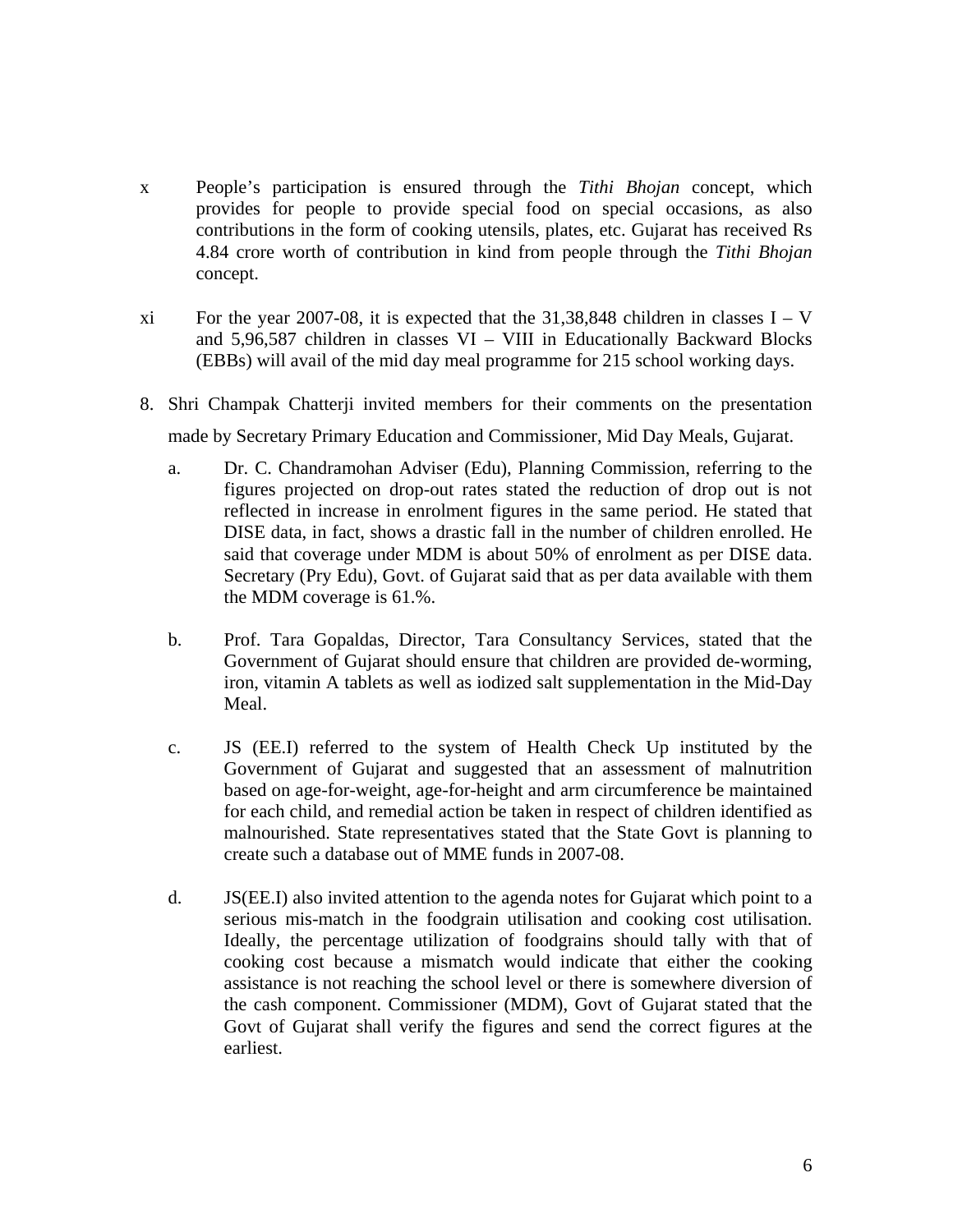- e. Shri K.P. Singh, SRO, Planning Commission desired to know the percentage of students studying in private schools.
- 9. After detailed discussions, the following proposal was considered by the MDM-PAB

| No. of Beneficiaries, School working days<br>approved by PAB in 2007-08 |                                                    |                    |                            |  |
|-------------------------------------------------------------------------|----------------------------------------------------|--------------------|----------------------------|--|
|                                                                         | Primary<br><b>Upper Primary</b>                    |                    |                            |  |
|                                                                         |                                                    | <i>EBBs</i>        | Children expected to avail |  |
| No. of Students likely to avail                                         | 31, 38, 848                                        | 80 in 18           | 5,96,587                   |  |
| <b>MDM</b>                                                              |                                                    | districts          |                            |  |
| No. of School Working Days in                                           | $215 \text{ days}$                                 | $215 \text{ days}$ |                            |  |
| full academic year 2007-08                                              |                                                    |                    |                            |  |
| <b>Average Attendance Rate</b>                                          | Not applicable since no. of children availing MDM  |                    |                            |  |
|                                                                         | as of Sep., 2006 is taken as parameter to quantify |                    |                            |  |
|                                                                         | Central Assistance.                                |                    |                            |  |

for Central assistance for the State of Gujarat for 2007-08.

10. Based on the above, the Central assistance for Gujarat for the Mid Day Meal Programme for 2007-08 at the existing norms of (a) foodgrain allocation of 100 gms per child per day and (b) cooking cost of Rs 1.50 per child/ school day (state government contribution Rs 0.50 per child/ school day) for primary classes I to V is worked out as under:

Anticipated number of Children availing MDM in class I - V

|                                                                                    | Primary schools: $31,38,848$ |                  |                       |
|------------------------------------------------------------------------------------|------------------------------|------------------|-----------------------|
|                                                                                    | EGS                          | $:$ NIL          |                       |
|                                                                                    | AIE                          | $\therefore$ NIL | :31,38,848            |
| Anticipated number of children availing MDM in EBB in class $VI - VIII$ : 5,96,587 |                              |                  |                       |
| Expected no. of school working days                                                |                              |                  | $\therefore$ 215 days |

## **i. Food Grains allocation:**

Classes I - V

- $=$  No. of children availing MDM x No. of working days x 100 gms.
- $= 31,38,848 \times 215 \times 0.0001 \text{ MTs}$
- **= 67485.23 MTs (** at an estimated cost of Rs 38,12,91,550 @ Rs. 5650 per MT )

## **ii. Cooking Assistance:**

Classes I - V

- $=$  No. of children availing MDM x No. of working days x Rs.1.50
- $= 31,38,848 \times 215 \times \text{Rs}. 1.50$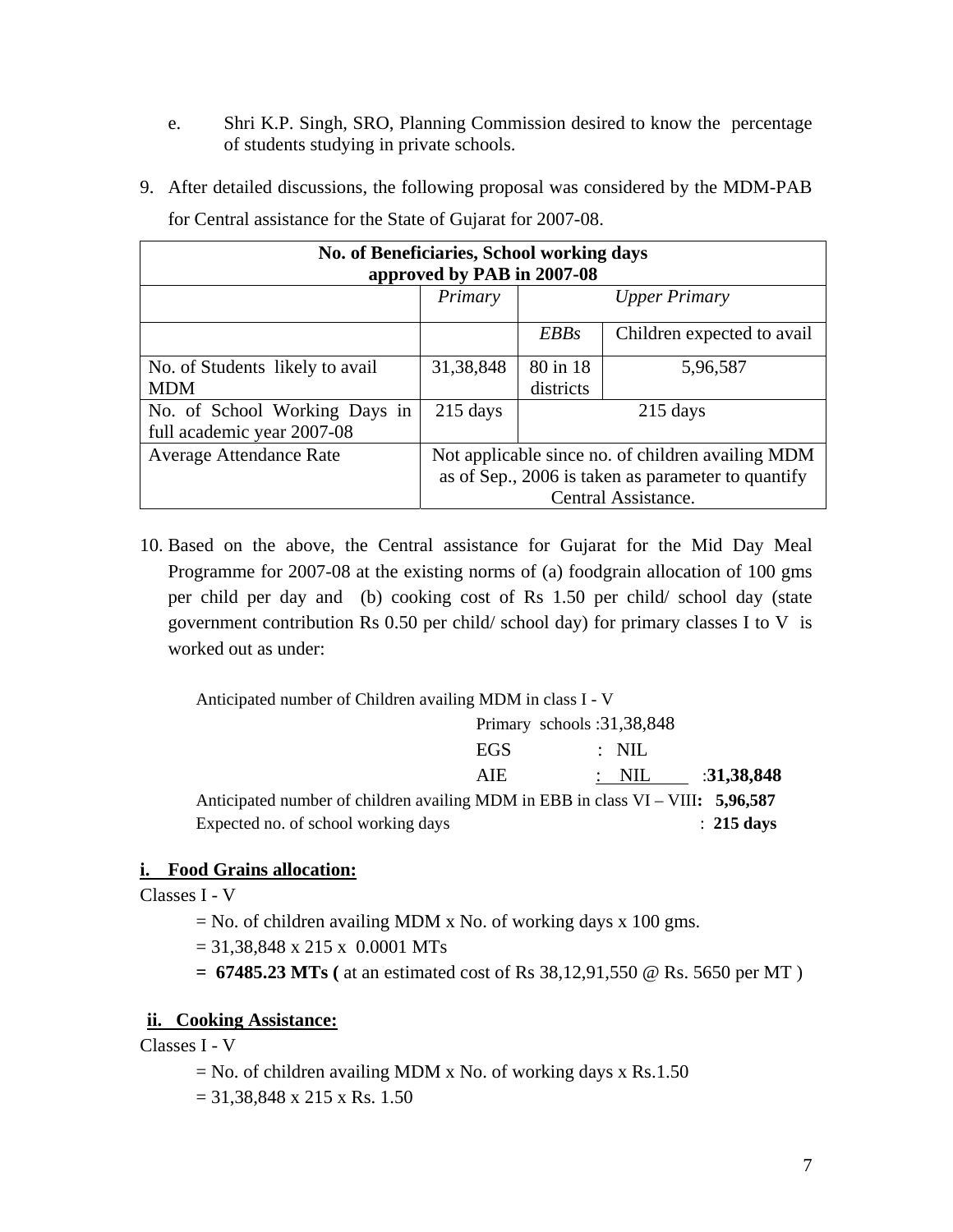### **= Rs. 101,22,78,480/-**

District wise break up of allocation of food grain and central assistance will be intimated separately based on the above.

### **iii. Management, Monitoring & Evaluation**

Classes I-V

 $= 1.8\%$  of (Cost of food grains + cooking assistance)  $= 0.018$  x (Rs. 38,12,91,550 + Rs. 101,22,78,480)  $= 0.018 \times 139,35,70,030$ **= Rs. 2,50,84,260** 

The PAB considered the proposal of the State Government for extension of the programme to Upper-primary schools located in EBB and accepted, in principle, the following parameters for grant of Central assistance:

| $\mathbf{i}$  | No. of children of Upper primary in EBBs who are likely to avail MDM |              |
|---------------|----------------------------------------------------------------------|--------------|
|               | for $2007 - 08$                                                      | $= 5,96,587$ |
| $\mathbf{ii}$ | No. of school working days                                           | $= 215$      |

The actual quantum of assistance to be provided for Upper-primary schools will be decided after formal approvals for extension of the programme to Upper-primary stage.

# **KARNATAKA**

- 11. Shri Vijay Bhaskar, Secretary Primary and Secondary Education, Karnataka and Shri Madan Gopal, Commissioner, Public Instruction made a presentation of the present status and progress of the mid day meal programme in Karnataka. Shri Vijay Bhaskar stated that the Government of Karnataka had initiated the Mid Day Meal programme (hot cooked meal) from its own resources in seven educationally backward north eastern districts of the State in June 2002 for children in class I - V enrolled in Government Schools. In 2004-05 the Scheme was extended by the State Government to the remaining 20 districts of the State under the *Akshara Dasoha*  programme. In the same year Central Assistance for hot cooked mid day meal became available to the State under NP-NSPE and consequently the Scheme was further extended to Government aided Schools w.e.f 1-9-2004. Currently, the State Government is utilizing Central Assistance for children in classes  $I - V$  in Government Schools, Aided Schools and EGS/AIE Centres. It is providing mid day meals to children in classes I to VII from its own resources. He stated that by and large the programme is running well and that there are no general disruptions unless there is a local level problem near the school.
- 12. The administration of the programme is entrusted to an officer of the level of Joint Director at the State level. At the State level a designated Class I officer (Education Officer, Mid Day Meal) is appointed to oversee the programme under the overall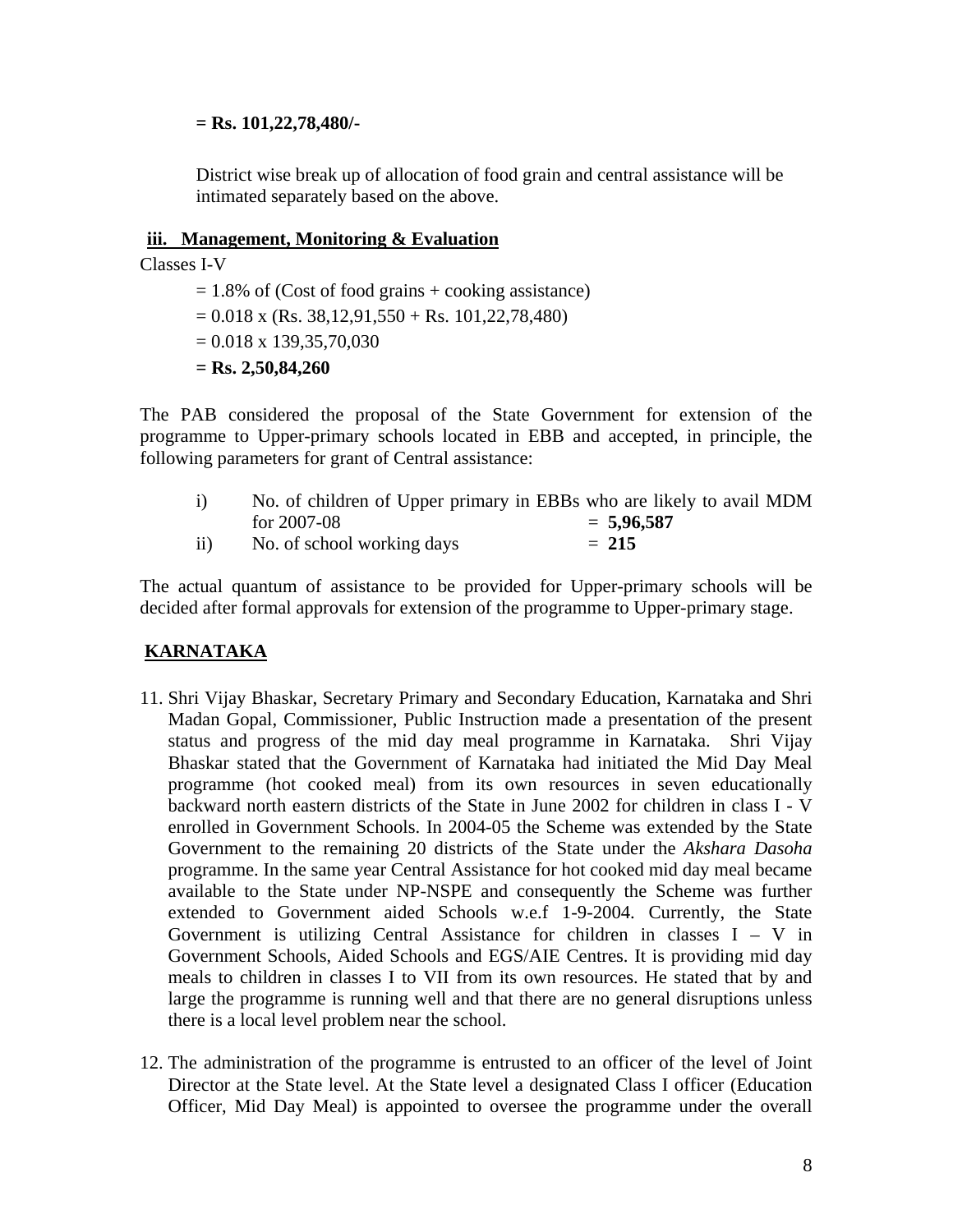supervision of the Chief Executive Officer Zilla Panchayat. At the block level an Assistant Director, MDM implements, monitors and supervises the programme. Meetings of the State Monitoring and Steering Committee are held under the chairpersonship of the Additional Chief Secretary regularly; the last meeting took place in February 2007. On a query raised about GoI participation in the meetings of the State Monitoring and Steering Committees, he stated that GoI officials are invited to the meetings; unfortunately however, the meetings are convened at short notice and therefore GoI officials are not able to participate in the meetings.

- 13. Shri Vijay Bhaskar stated that the Government of Karnataka has recently launched the *Suvarna Arogya Chaitanya,* a health scheme, and designed a 10-year health card for tracking the health of all children in school. The programme is implemented in campaign mode. All government doctors, and where necessary, private doctors, conduct health check-up of children, including weight, height, eye, ear, and teeth check-up, and make a record of history of past ailments, if any. The Health Check-up will also facilitate the identification of under-nourished children by recording age-forweight and age-for-height details, and enable the State to take remedial steps in respect of such children.
- 14. Under various programmes, including Total Sanitation Project (TSP), ARWS, etc, 85% schools have a toilet and drinking water facilities. Unfortunately, however, the existing schemes provide for only one toilet unit, irrespective of the number of children enrolled in schools. Consequently, often the toilets are not opened for use by children; almost always being reserved for exclusive use by teachers. He suggested that this should be corrected; and the number of toilets provided should be based on the number of children enrolled in school.
- 15. The Government of Karnataka has also provided LPG gas connections to all schools for the implementation of the mid day meal programme. However, the state is facing problems with LPG distribution to the schools, since LPG allotted to schools is often diverted and the school have to wait for refill. He suggested that the matter should be taken up with the Ministry of Petroleum for an earmarked provision of LPG cylinders to schools. Secretary, SE  $&$  L suggested that the state should formally write about the problem so that the matter can be taken up with the Ministry of Petroleum.
- 16. State also mentioned that a kitchen garden scheme called the "Swasthi Program" has also been introduced to participate children in the growing and planting of Kitchen garden plants .This will be a practical session also for the students to move close with nature and to nurture plants.
- 17. Shri Madan Gopal, Commissioner, Public Instruction, made a powerpoint presentation in which he pointed out that the number of Government Schools covered under the programme is 43414 and Aided Schools 2830. The total number of Kitchen Centers in the State is 37802**.** Data on enrolment, attendance and usage of the mid day meal is as per the details below: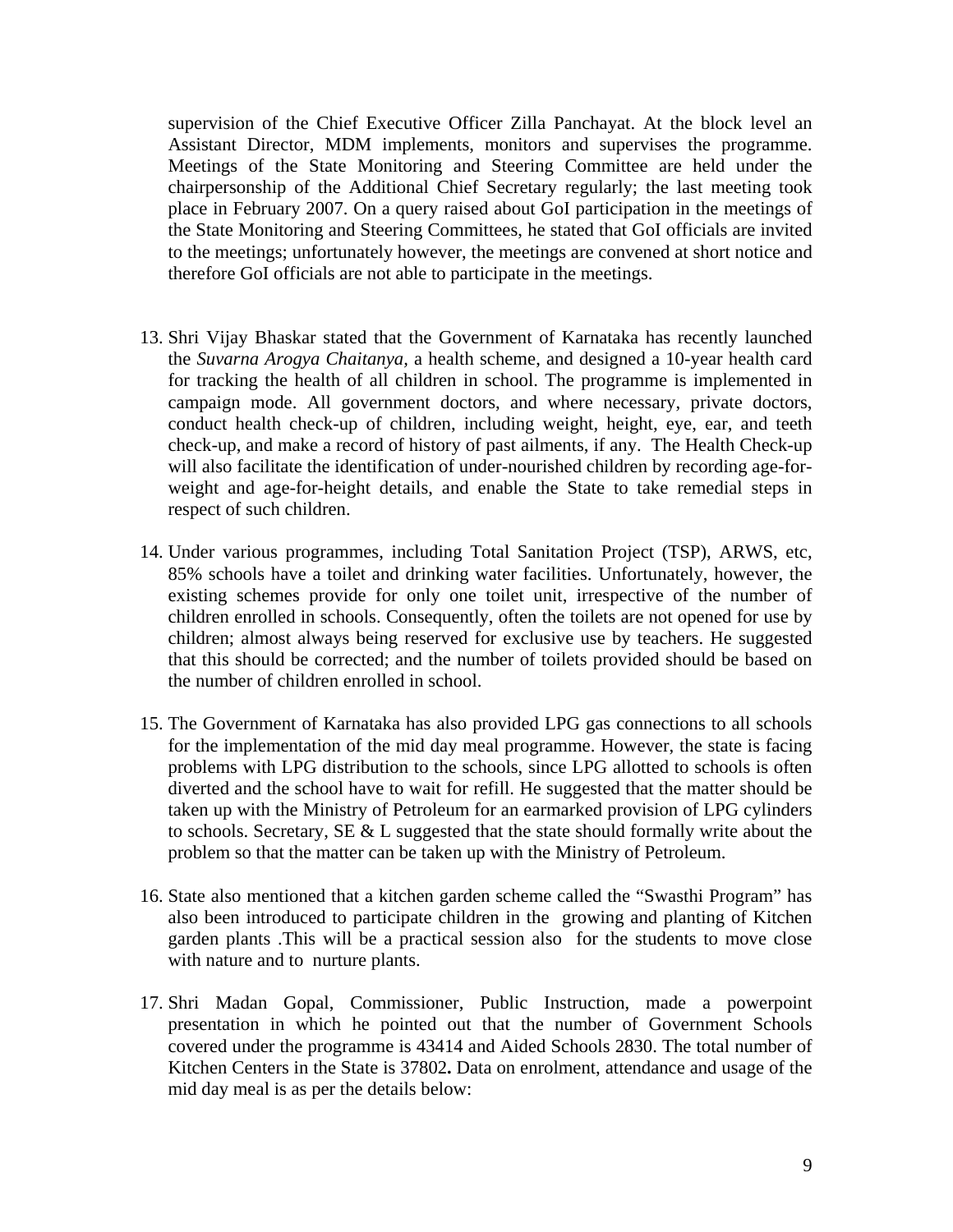| <b>Class</b> | Enrolment | <b>Attendance</b> | <b>Usage</b> |
|--------------|-----------|-------------------|--------------|
|              | 4413471   | 4117902           | 3852508      |
| VI-VII       | 1726693   | 1621426           | 1505627      |
| Total        | 6140164   | 5739328           | 5358135      |

- 19. The facilities provided for the implementation of the programme includes
	- Kitchen sheds: 32971 provided representing 87.22%
	- Water facilities: 29582 provided representing 78.26%
	- Cooking Gas: 37713 provided representing 99.76%
- 20. He further stated that mid day meal is provided with the following calorific content 490 calories, 12 gms protein**.**

| Rice       | $:100$ gms |
|------------|------------|
| Pulses     | :20gms     |
| Vegetables | :50gms     |
| Salt       | :02gms     |
| Oil        | :03gms     |

- 21. A weekly menu is prescribed, though not always strictly adhered to. The prescribed menu includes:
	- **Monday:** Sweet pongal/ khara bhat
	- Tuesday: Chapati/roti+sabji
	- **Wednesday:** Rice + Sambhar
	- **Thursday:** Lemon Rice
	- Friday: Bisi bele bhat
	- Saturday: Upma
- 22. The cost break-up is been worked out as follows:

| Sl No | Item                               | Cost           |
|-------|------------------------------------|----------------|
|       | Pulses, Oil & Salt                 | <b>Rs</b> 0.71 |
|       | (including transportation)         |                |
| ◠     | Vegetables                         | <b>Rs</b> 0.50 |
| 3     | <b>LPG</b>                         | <b>Rs</b> 0.40 |
|       | Salary, Honorarium, Contingencies, | Rs 1.55        |
|       | <b>Additional nutrition</b>        |                |
|       | Total per child                    | Rs 3.16        |
|       |                                    |                |

23. The State Government has also made provision for micro-nutrient supplementation in the form of (a) Vitamin A, 2 lakhs IU, 2 tablets/year; (b) Iron and Folic acid tablets,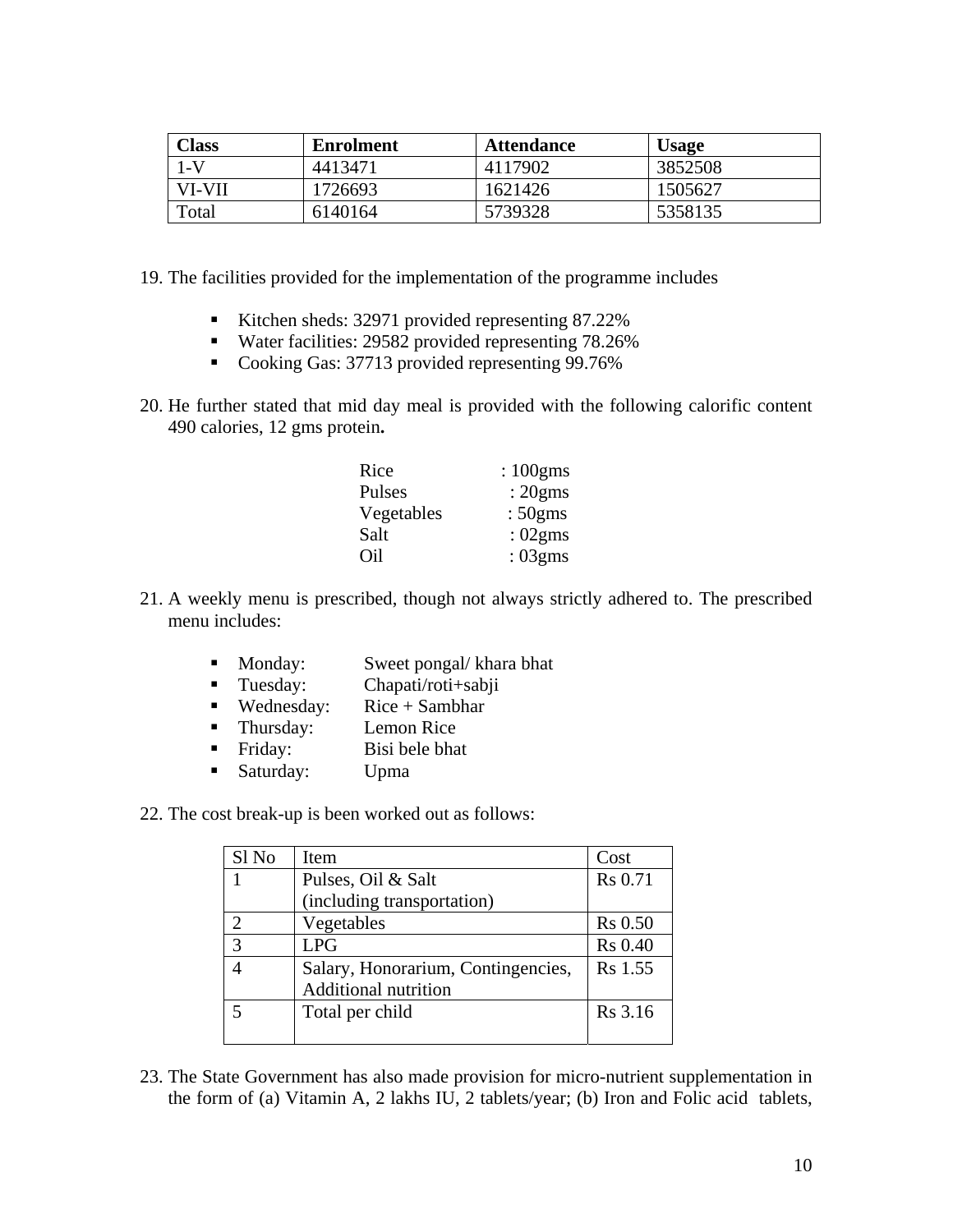20 mg (every alternate days for 36 weeks), 108 tablets/year; (c) De worming tablets 400 mg - 2 tablets/ year; (d) Double fortified salt (iron+iodine). The total cost of micronutrient supplementation works out to Rs 11/- per child/year.

| Category | No. of children  | No. of cooks |
|----------|------------------|--------------|
|          | Upto 25 children |              |
|          | 26-70 children   |              |
|          | 71-300           |              |
|          | 301 and above    |              |

24. In addition, the State Government has laid down norms for the appointment of cooks as follows:

- 25. Shri Madan Gopal elaborated that all cooks are women; the first cook belongs to SC/ST, the second from general category, the third from OBC and the fourth from a minority community**.** Priority is given to widow and destitute women**.**
- 26. The remuneration paid to Head Cooks is Rs 650 per month; Cooks are paid Rs 450 per month; Assistant Cooks Rs 400 per month and Helpers Rs 300 per month. A proposal has been submitted to the Government for enhancement of their honorarium and to bring them under insurance cover.
- 27. Training of cooks is undertaken at the cluster level to cover issues of (a) Cleanliness, (b) Hygiene, (c) Nutrition, (d) Safety, (e) Maintenance of Accounts, (f) Conservation of food grains, and (g) use of cooking gas.
- 28. NGO participation in the programme has been fairly wide spread with 53 NGOs implementing the programme in 2931 schools and reaching out to 632149 children. NGO participation includes ISKCON, J.S.S ,Adamya Chethana, Mohsin Sheriff Foundation and Krishna Math.
- 29. An evaluation of the mid day meal programme was entrusted to the University of Agricultural Sciences, Dharwad (Prof. Rama Naik). Significant findings of the evaluation are: (a) Improvement in attendance; 87% children reportedly attend school regularly; (b) improvement in children's health; (c) achievement of social equity;(d) mid day meal has stopped children from being hungry in school; (e) increase in number of cooks belonging to different categories; (f) use of gas has reduced pollution.
- 30. For the year 2007-08 the Government of Karnataka has sought the following assistance:

| <b>Classes 1-V</b>              |               |
|---------------------------------|---------------|
| No. of children likely to avail | 44, 13, 471   |
| <b>Food Grains</b>              | 104157.92 Mts |
| <b>Transportation Cost</b>      | 781.18 lakh   |
| <b>Central Assistance</b>       | 15623.69 lakh |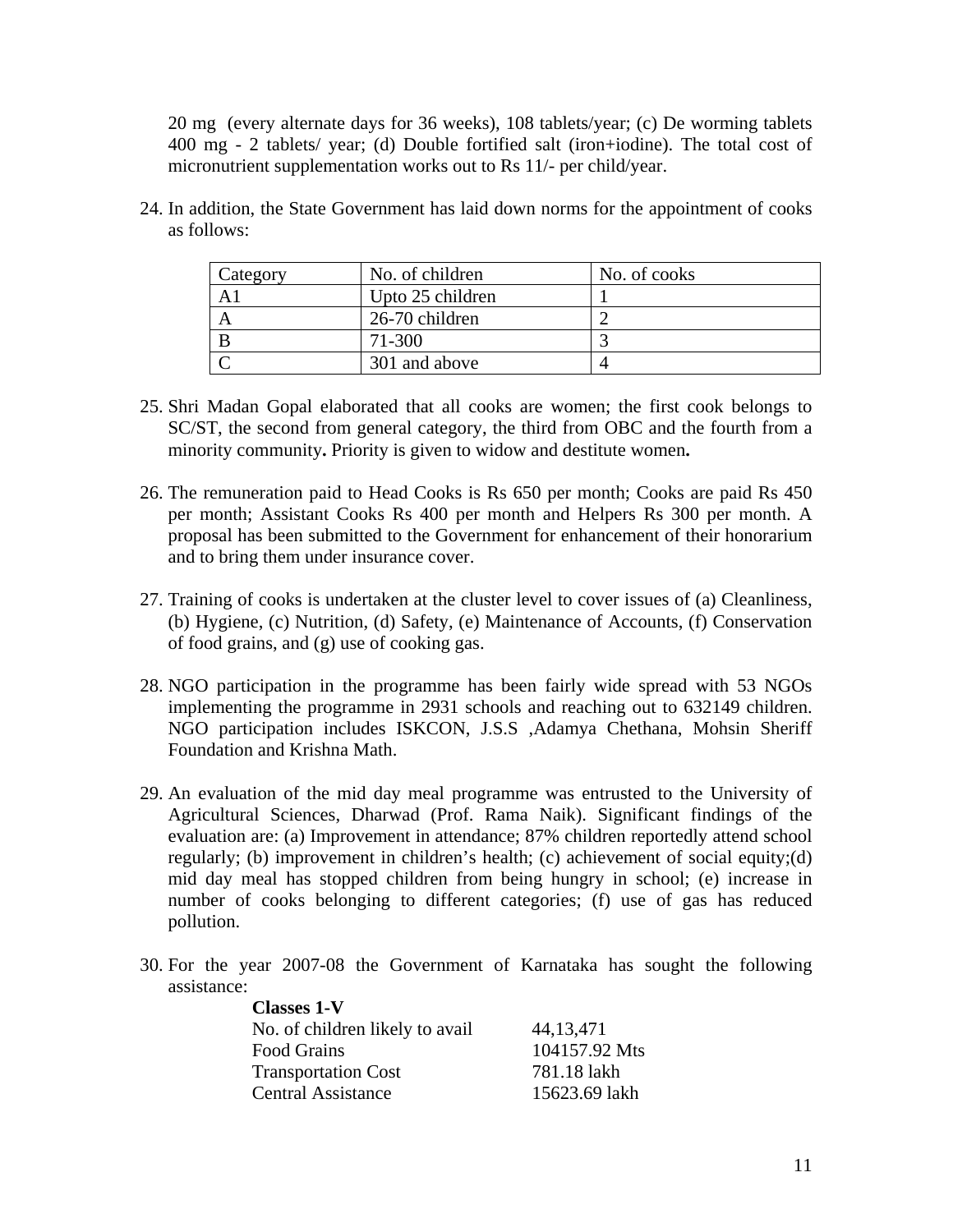| Average working day                  | 236                |
|--------------------------------------|--------------------|
| <b>Classes VI - VIII</b>             |                    |
| No. of EBBs                          | 61                 |
| No. of children likely to avail      | 25.451akhs         |
| Central assistance $\omega$ Rs. 1.50 | Rs.28.79 cr.       |
| <b>Transportation cost</b>           | Rs.2.16 cr.        |
| Foodgrains reqt. @ 150 gms pcpd      | 2.88 lakh quintals |
| Average working days                 | 236                |

- 31. With this Chairperson invited the PAB members to make their comments:
	- a. Shri Chandra Mohan, Advisor, Planning Commission, suggested that the calorific value presented should be verified. He estimated that the calorific value of the food given would work out to 390, not 490 calories.
	- b. Supplementing the intervention made by Advisor Planning Commission, Smt Anita Makhijani, Food & Nutrition Board, Department of Women and Child Development stated that 100 gms of rice cannot give 345 cal. She also suggested that micro biological analysis of the food quality should be conducted as part of quality checking, particularly in cases where cooking is undertaken through centralized kitchens and there is a significant time gap between cooking, distribution and eating of food.
	- c. Prof. Tara Gopaldas suggested that efforts should be made to bring about convergence between the mid day meal programme and the ICDS programme.
	- d. JS (EE1) stated that the claim of 236 working days for 2007-08 is high. Education Secretary stated that the 236 working days includes ½ day working day on Saturdays, when children are served mid day meal before the leave for home in the afternoon.
- 32. Based on the above, the Central assistance for Karnataka for the Mid Day Meal Programme for 2007-08 at the existing norms of (a) foodgrain allocation of 100 gms per child per day and (b) cooking cost of Rs 1.50 per child/ school day for primary classes I to V is worked out as under:-

Anticipated number of Children availing MDM in class I - V

| Primary schools: $38,52,508$ |                  |           |  |
|------------------------------|------------------|-----------|--|
| EGS.                         | $\therefore$ NIL |           |  |
| AIE.                         | $\therefore$ NIL | 38,52,508 |  |

Anticipated number of children availing MDM in EBB in class VI – VIII**: 8,13,153** Expected no. of school working days : **236 days**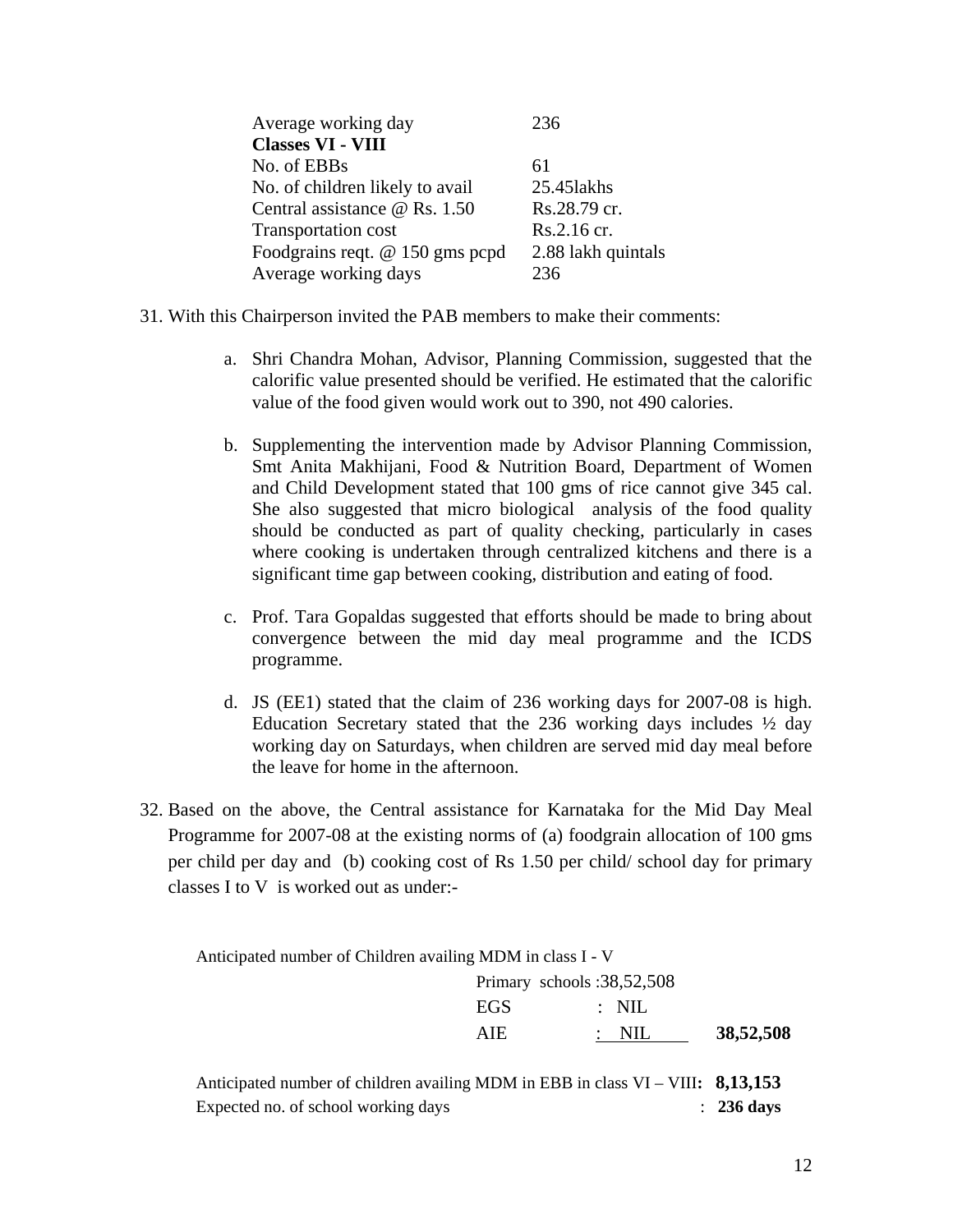### **i) Food Grains allocation:**

### **Classes I - V**

 $=$  No. of children availing MDM x No. of working days x 100 gms.

 $= 38,52,508 \times 236 \times 0.0001 \text{ MTs}$ 

= **90,919.18 MTs** (at an estimated cost of Rs. 51,36,93,367 @ Rs. 5650 per MT)

### **ii) Cooking Assistance:**

### **Classes I - V**

- $=$  No. of children availing MDM x No. of working days x Rs.1.50
- $= 38,52,508 \times 236 \times \text{Rs}. 1.50$

= **Rs 136,37,87,832/-**

District wise break up of allocation of food grain and central assistance will be made separately based on the above working.

#### **iii) Management, Monitoring & Evaluation Class I - V**

 $= 1.8\%$  of (Cost of food grains + cooking assistance)  $= 0.018$  x (Rs. 51,36,93,367 + Rs. 136,37,87,832)  $= 0.018$  x (Rs. 187,74,81,199) = **Rs. 3,37,94,662/-**

The PAB considered the proposal of the State Government for extension of the programme to Upper-primary schools located in EBB and accepted, in principle, the following parameters for grant of Central assistance:

| $\mathbf{i}$  | No. of children of Upper primary in EBBs who are likely to avail MDM |              |
|---------------|----------------------------------------------------------------------|--------------|
|               | for $2007 - 08$                                                      | $= 8,13,153$ |
| $\mathbf{ii}$ | No. of school working days                                           | $= 236$      |

The actual quantum of assistance to be provided for Upper-primary schools will be decided after formal approvals for extension of the programme to Upper-primary stage.

### **UTTARAKHAND**

- 33. Ms. Namrata Kumar, Additional Secretary, Department of School Education, Uttarakhand presented the State's AWP&B for consideration by the PAB and made a detailed presentation on the implementation of the Mid-Day Meal Programme in the State.
- 34. She stated that a WFP study was conducted on nutritional levels, the main findings of which were that the: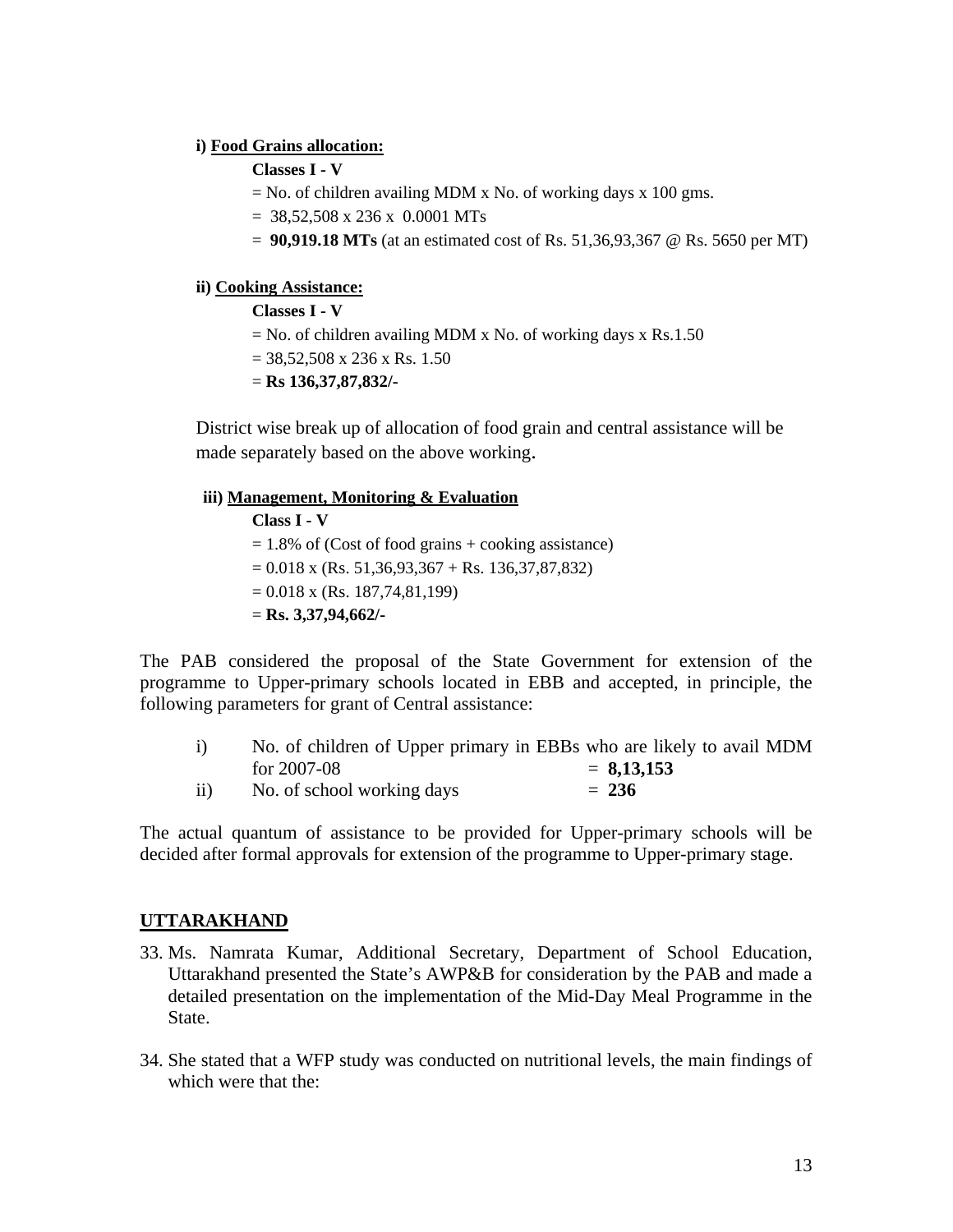- The highest concentration of poverty is found in the districts of Rudraprayag and Chamoli.
- **Malnutrition was uniformly distributed across the state.**
- Though not clear cut, there is a relation between poverty and malnutrition at the State and district level; Relation between poverty and nutrition varies from district to district
- Male-female gap in stunting is less as compared to the all India average.
- Stunting rates are far higher in urban areas with no major gap between male and female.
- In rural areas, girl child is more undernourished.
- Stunting rates are highest in Uttarkashi followed by Champawat, Tehri Garhwal, Pauri, Udham Singh Nagar and Haridwar.
- 35. The mid day meal programme in Uttarakhand has expanded over the years in a phased manner. Till May 2002, a system of dry rations was in existence. From May 2002 to November 2002 the mid day meal programme was in the first phase implemented in 107 schools in Sahaspur block, Dehradun district covering 10494 children. In the second phase from November 2002 to July 2003 the programme was extended to two blocks of every district covering 3196 schools and 2,37,248 children. In the third phase from July 2003 onwards the programme reached out to all children in all primary schools (11331 schools; 7,87,193 children). In Phase four (February 2007) the programme were extended to cover 1442 EGS and AIE centres
- 36. The current programme coverage is given below:

No. of Primary Schools

| $\cdots$                                     |           |
|----------------------------------------------|-----------|
| Govt. (local bodies/Govt. aided)             | : 12141   |
| No. of EGS Center                            | :1609     |
| No. of AIE Center                            | :187      |
| Enrollment                                   |           |
| ■ Enrollment EGS                             | : 41431   |
| Enrollment AIE                               | :10062    |
| Enrollment in Govt. & aided Schools: 1124467 |           |
| Total enrolment (6-11)                       |           |
| <b>Boys</b>                                  | : 613470  |
| Girls                                        | :562490   |
| Total<br>٠                                   | : 1175960 |
| Total (6-11) Drop Out                        |           |
| Bovs                                         | : 2649    |
|                                              |           |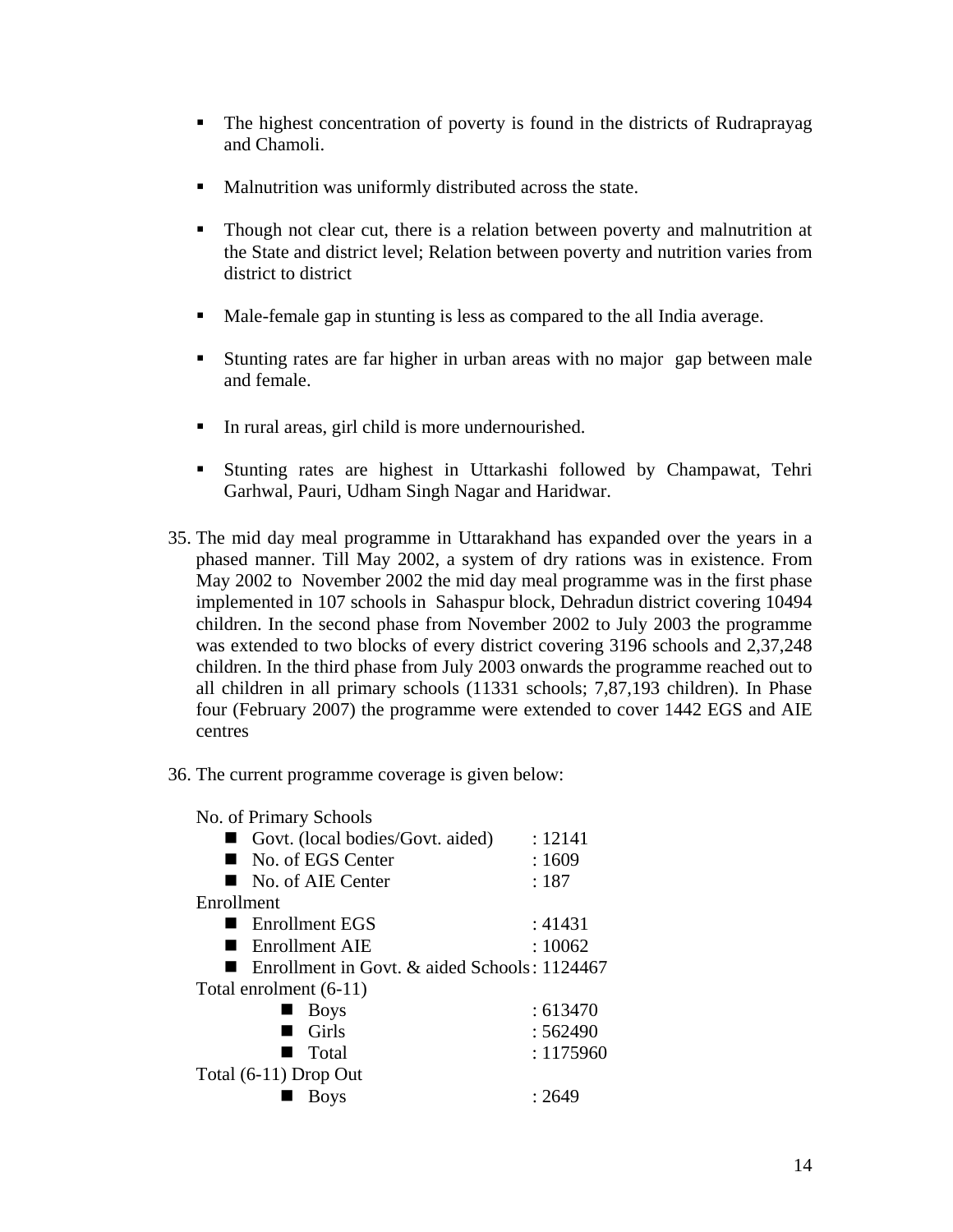| $\blacksquare$ Girls | : 2528 |
|----------------------|--------|
| ■ Total              | : 5177 |

- 44. The role of the Implementing Agencies at different levels has been identified. At the State level the Department of School Education implements the MDM programme;(i) it makes budgetary provisions, (ii) lays down systems for procurement of foodgrain and its distribution, (iii) lays down systems for supervision and monitoring. The Directorate of School Education was responsible for implementing the programme till December 2005; since then the responsibility for implementation has been entrusted to the SSA Society in the State. The Department of Food and Civil Supplies is the assisting department.
- 45. At the State level a Steering Committee has been set up under the chairmanship of the Chief Secretary. District level Monitoring Committees are set up under the chairmanship of District Magistrates. Block level Monitoring Committee are under the chairmanship of Block Development Officer and at the village level the School Management Committee under the chairmanship of Gram Pradhan monitors and supervises the implementation of the programme. The monitoring committee is required to ensure that (a) teachers are present during meal times, (b) food is being served regularly/ daily, (c) food grain is supplied in a timely and regular manner to schools, (d) oversee the quality of food, (e) discrimination on the basis of gender, caste, class, community, religion or region does not take place.
- 46. Transportation of food grains takes place from the FCI godown to the RFC, from where it is transported to the FPS and to the schools. The DSO and ADEO (B) is responsible for ensuring supply of food grain from district to FPS. The NPRC and CRC provide assistance in distribution and the SMC is responsible for lifting food grain from FPS to school. The District Magistrate functions as the nodal officer for ensuring coordination between the Department of Food and Civil Supplies and the Department of Education. Transport charges are decided at the district level by the District Magistrate and have been increased from 100 per quintal to Rs 180 per quintal.
- 47. Vide Government Order (no.78/basic. edn /2003) issued on June 06, 2003 the roles and responsibility of VEC and SMC have been laid down. The School Management Committee comprises the Gram Pradhan as the President, School Head Teacher as the Secretary, a mother of one of the children from each class is a member, two male members, three other prominent members form the village community, and a Bhojan Mata - mother of one of the children enrolled in the same school
- 48. The Bhojan Mata is selected on the basis of the following criteria:
	- $\triangleright$  Mother of one of the child enrolled in same school
	- $\triangleright$  Belonging to same village
	- $\triangleright$  Belonging to BPL community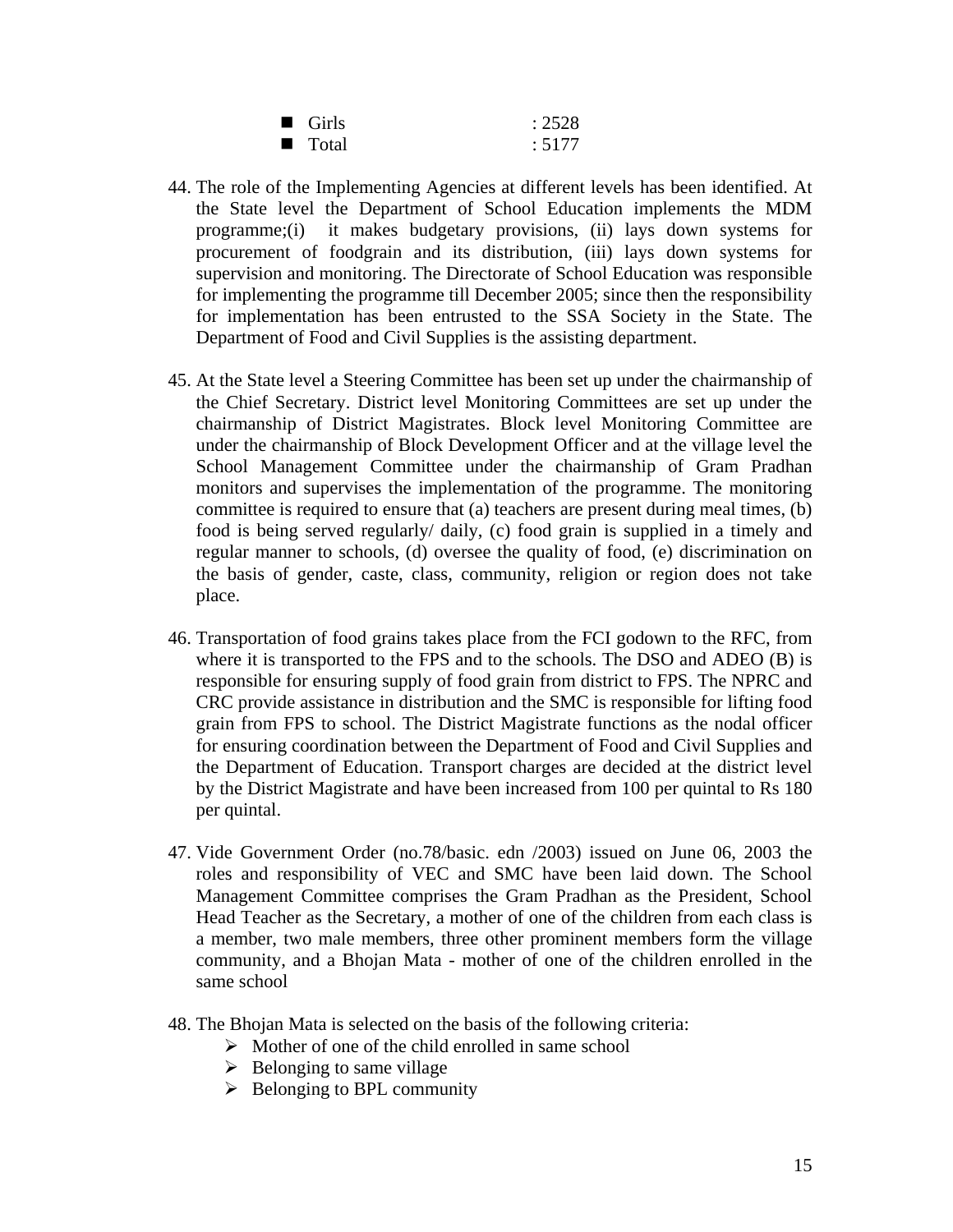- $\triangleright$  Preference to SC, ST, minority, OBC
- $\triangleright$  Selected by the VEC
- 42. The honorarium amount paid to the Bhojan Mata has been revised in January 2007 and is paid as per the following enrolment:

| Sl No | Enrolment                    | Honorarium    |
|-------|------------------------------|---------------|
|       | Upto $25$                    | <b>Rs</b> 500 |
|       | $26 - 50$                    | <b>Rs</b> 700 |
|       | $50 - 100$                   | <b>Rs</b> 900 |
|       | In case of more than 100 one | <b>Rs</b> 500 |
|       | helper is provided           |               |

- 43. Record keeping at the school level includes a record of the grain stored in schools in grain bins (PMGY). Two types of registers are maintained for keeping records, which track (a) Attendance, (b) Food Utilization and (c) Expenditure
- 44. Independent evaluation of the programme has been undertaken by research agencies empanelled in the SSA society. Two studies have been conducted on MDM on (a) Capacity and Effectiveness of SMCs and VECs in Managing MDM, and (b) Extent of Convergence for Effective Implementation of the Programme. A ToR has also been signed with NIAR –a monitoring institution assigned by GoI for independent evaluation of SSA, which includes evaluation of MDM since 2006-07. In addition FCI conducted study in 2005-06 on effectiveness in grain transportation.
- 45. Initiatives taken in 2006-07 include (a) large scale training of community members, (b) Guidelines on conversion of food with break down of cost and calories prepared with the help of nutritionists experts, (c) Introduction of a variety of food – haluwa, fruits, eggs, salad, (d) Involvement of Parents (mothers) in monitoring, (e) MDM made into a learning programme – utensils and grain bins converted into TLMs, (f) Campaign for community participation through posters, Meghdoot post cards, messages from Chief Minister and Education Minister.
- 46. In December 2006 the State Government has issued a Government Order for providing Rs 1/- per child/ school day from its own resources. This is in addition to the GoI cooking cost of Rs 1.50 per child/school day.
	- Sl No Item 1 Coverage of children from primary schools, EGS and AIE 6,96,845 / 7,75,828 2 Working Days 233 days 3 Average attendance 80%
- 47. The current status of the programme is tabulated below: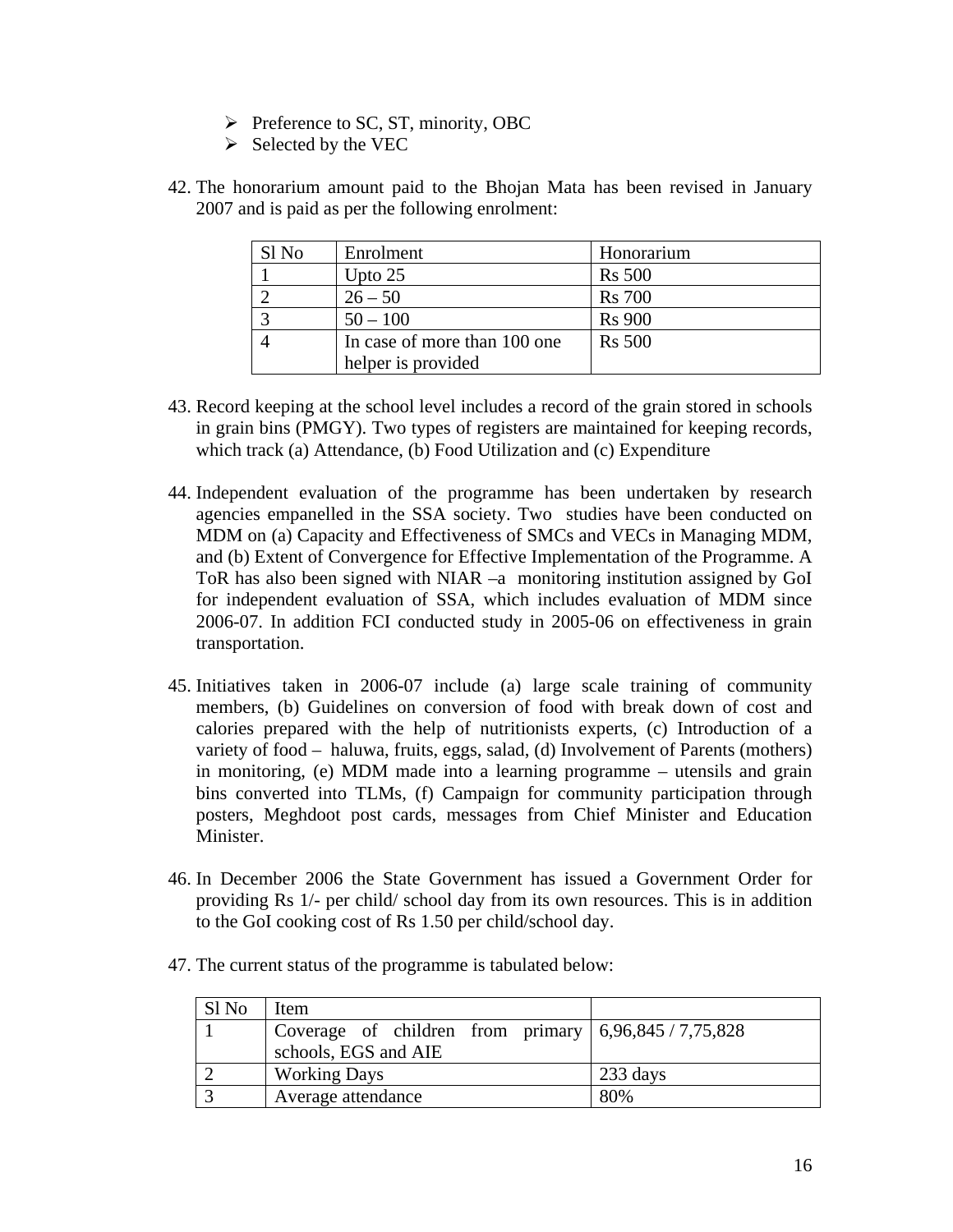| $\overline{4}$ | Foodgrains allocation                    | 14535.95 quintals          |
|----------------|------------------------------------------|----------------------------|
| 5              | Foodgrains utilisation till 31.12.06     | 9031.40 quintals (62%)     |
| 6              | GoI share                                | Rs 17.96 crores            |
|                | GoI releases                             | 8.89 crore (November 2006) |
| 8              | Share budget provision                   | 43.43 crores               |
| 9              | State budget releases                    | 34.15 crores               |
|                | (provision for additional Rs 13.27 crore |                            |
|                | @ Rs 0.50 in supplementary budget not    |                            |
|                | yet released)                            |                            |
| 10             | Expenditure till 31.12.2006              | Rs 26.95 crores (63% of    |
|                |                                          | available funds)           |
| 11             | Anticipated expenditure                  | 100%                       |

- 48. The focus of the proposal for 2007-08 aims at ensuring that (a) school provides a package of activities for the wholesome development of children, (b) Monitoring and Inspection systems are streamlined, (c) a continuing campaign for involving community is taken up, (d) convergence of funds for better management. The Government of Uttarakhand has accordingly submitted a proposal of Rs 31.24 crores for primary schools and Rs 7.61 crores for upper primary stage in 21 EBBs, making a total of Rs 38.85 crores. The State will also make contribution at the rate of Rs 1/- per child/ school day, amounting to Rs 19.07 crore and making a total budgetary provision of Rs 46 crore.
- 49. After a detailed discussion, Central Assistance for Uttarakhand for the Mid Day Meal Programme for 2007-08 at the existing norms of (a) foodgrain allocation of 100 gms per child per day and (b) cooking cost of Rs 1.50 per child/ school day for primary classes I to V is worked out as under:-

| <b>EGS</b> | $\therefore$ 34.951 |                                                                                                          |
|------------|---------------------|----------------------------------------------------------------------------------------------------------|
| AIE.       |                     | 6,98,246                                                                                                 |
|            |                     | Anticipated number of Children availing MDM in class $I - V$<br>Primary Schools: $:6,51,816$<br>: 11,479 |

Anticipated number of children availing MDM in EBB in class VI – VIII: **81,086** Expected no. of school working days :**220 days** 

#### **i) Food Grains allocation:**

**Classes I - V** 

 $=$  No. of children availing MDM x No. of working days x 100 gms.

 $= 6,98,246 \times 220 \times 0.0001 \text{ MTs}$ 

= **15,361.41 MTs** (at an estimated cost of Rs. 8,67,91,967 @ Rs. 5650 per MT)

#### **ii) Cooking Assistance:**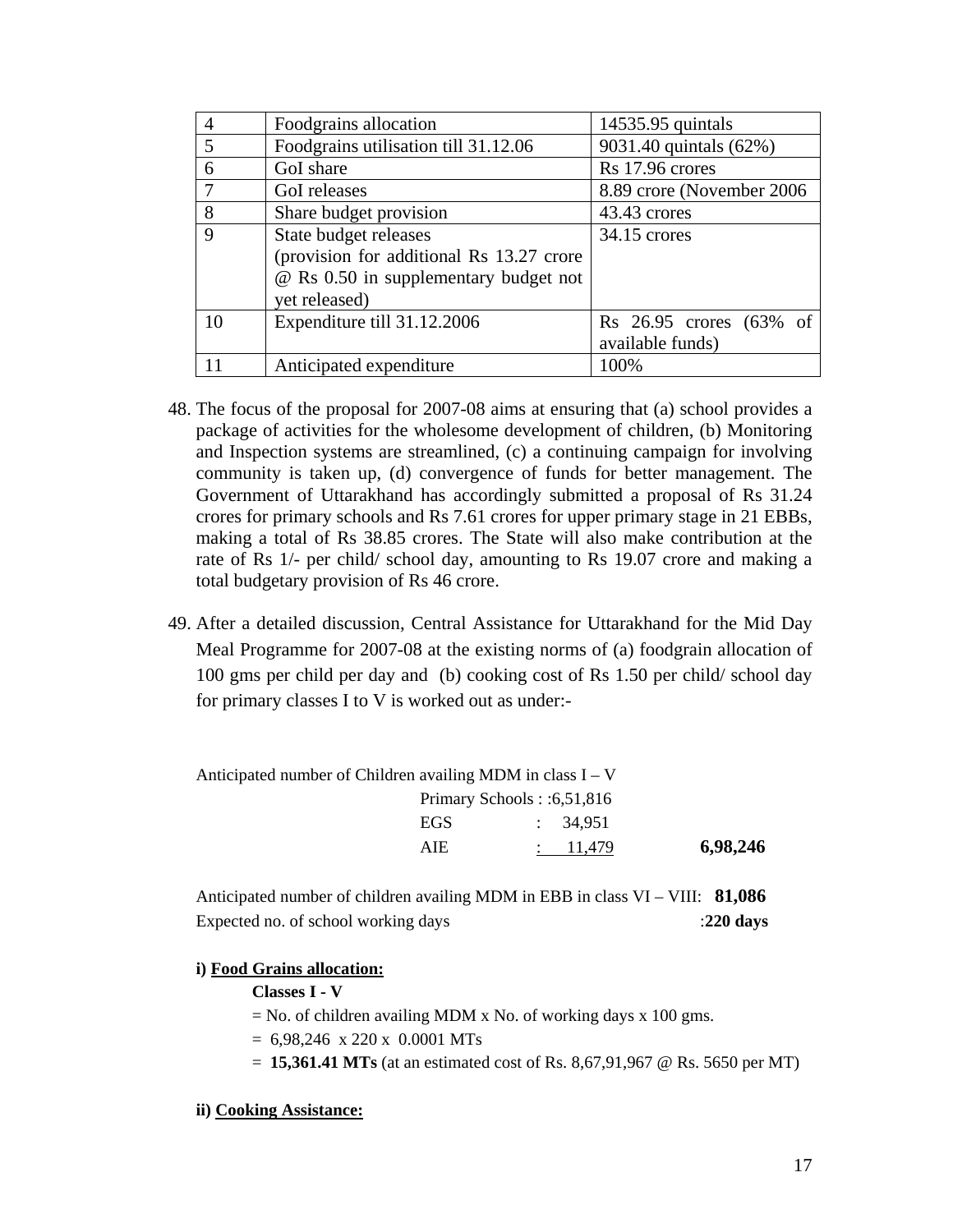**Classes I - V**   $=$  No. of children availing MDM x No. of working days x Rs.1.50  $= 6.98,246 \times 220 \times \text{Rs}. 1.50$ = **Rs 23,04,21,180/-**

District wise break up of allocation of food grain and central assistance will be made separately based on the above working.

**iii) Management, Monitoring & Evaluation Class I - V**   $= 1.8\%$  of (Cost of food grains + cooking assistance)  $= 0.018$  x (Rs. 8,67,91,967 + Rs 23,04,21,180)  $= 0.018$  x (Rs. 31,72,13,147) = **Rs. 57,09,837/-**

The PAB considered the proposal of the State Government for extension of the programme to Upper-primary schools located in EBB and accepted, in principle, the following parameters for grant of Central assistance:

| (i)  | No. of children availing MDM | $= 81,086$ |
|------|------------------------------|------------|
| (ii) | No. of school working days   | $= 220$    |

The actual quantum of assistance to be provided for Upper-primary schools will be decided after formal approvals for extension of the programme to Upper-primary stage.

#### **TRIPURA**

- 51. Shri. Amulya Kumar, Additional State Project Director, Sarva Shiksha Abhiyan, Tripura highlighted the status of the implementation of the programme in Tripura. The salient features of his presentation are given as under:-
- 52. The Government of Tripura first implemented the mid day meal programme in March 1980 for children in classes  $I - V$  in government and government-aided schools. Under this scheme children were provided biscuits, chira, muri and locally available seasonal fruits for 200 days in a year. When GoI introduced the NP-NSPE in 1995, each child with 80% attendance was provided 3 kgs rice per month. The hot cooked meal programme was started from  $1<sup>s</sup>$ April 2003. At present, the programme covers all the eligible children i.e. 5,44,185 children studying in 5621 schools in the State.
- 53. The total cost of meal is Rs. 2.30 per child per day, out of which Government of India provides Rs. 1.80 and the State contributes Re 0.50 out of its own State Budget. With effect from 1.9.2006 the menu includes egg. The weekly menu includes: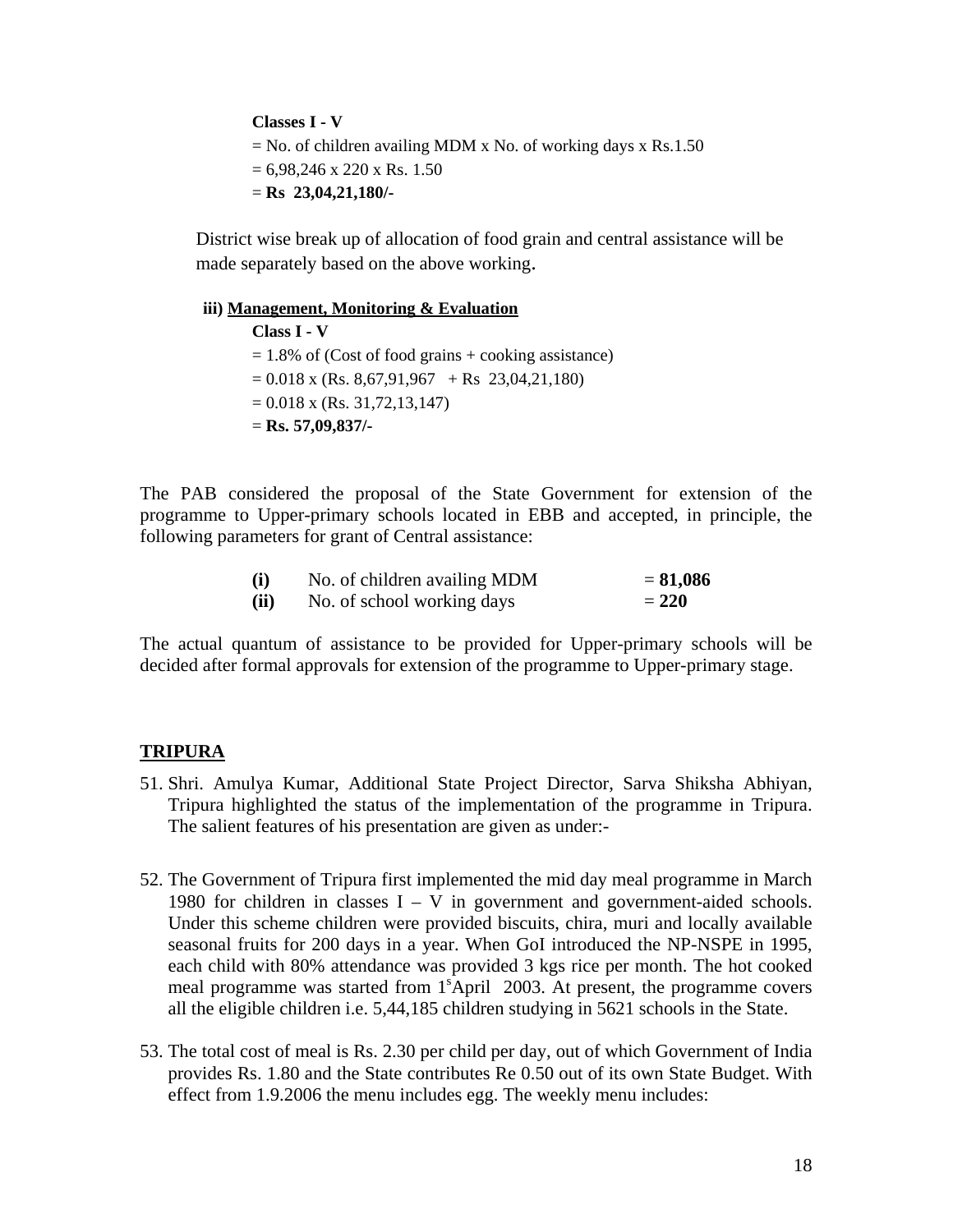| Khichudi                 | - 2 days in a week |
|--------------------------|--------------------|
| Rice, dal and Vegetables | - 2 days in a week |
| Rice and egg curry       | - 2 days in a week |

- 54. The total Calorific value of the above menu is 496 Kcal, Calcium is 56 mg and Protein content is 16 gms. The menu has been prepared by an Expert Committee comprising a Dietician, a Nutritionist and the Joint Director of School Education
- 55. The State has vibrant Panchayat Raj institutions, which are actively involved in monitoring and supervision at school and village level. Mother Teacher Associations and Village Education Committees play a major role at the grass root level. The State has mobilized mothers in a large scale and made arrangements for mothers to be present in the school at the time of cooking and serving meal. MDM Visit Books are also maintained in schools for the visiting mothers to record their views and suggestions. Each school has one Organizer, engaged by the VEC/Panchayat/Work Committee. The Organizer is responsible for lifting food grains from the Fair Price Shop, and ensuring uninterrupted and timely supply of food grains. He/she is also responsible for buying vegetables, eggs, pulses, spices etc, from the local market.
- 56. The mid day meal programme has contributed to (a) reduction in drop out rate at the primary stage from 50.13% in 2003 to 11.60 % in 2007, (b) narrowing of gender gap in enrollment and attendance, (c) improving enrollment at primary level.
- 57. In 2006-07 the State of Tripura received central assistance towards cooking cost, construction of kitchen sheds, and procurement of kitchen devices as per the following details:

| Sl <sub>No</sub> | Item                                                    | Amount recd                     | Amount spent          |
|------------------|---------------------------------------------------------|---------------------------------|-----------------------|
|                  | Cooking cost                                            | Rs 741.00 lakhs                 | Rs 763.38 lakhs       |
| $\bigcirc$       | Construction of kitchen sheds                           | Rs 177.05 lakhs                 | <b>Rs</b> 00.00       |
| $\mathbf{c}$     | Procurement of kitchen devices                          | <b>Rs</b> 98.91 lakhs           | <b>Rs</b> 98.91 lakhs |
|                  | Unspent balances of the previous $\vert$ Rs 22.38 lakhs |                                 | Rs 12.37 lakhs        |
|                  | vear                                                    |                                 | (MME)                 |
|                  | Total                                                   | Rs 1039.34 lakhs   874.66 lakhs |                       |

- 58. The expenditure on the programme from the State's own budgetary resources are Rs 404.87 lakhs towards cooking cost and Rs 56 lakhs towards construction of kitchen sheds (including Rs 10 lakhs from SGRY.
- 59. For the year 2007-08 the State of Tripura has sought Rs 20.81 crores towards cooking costs, Rs 1.83 crores towards construction of kitchen sheds and Rs 47.04 lakhs towards MME, making a total of Rs 23.11 crores. It has also sought 11,564.867 MTs of foodgrains.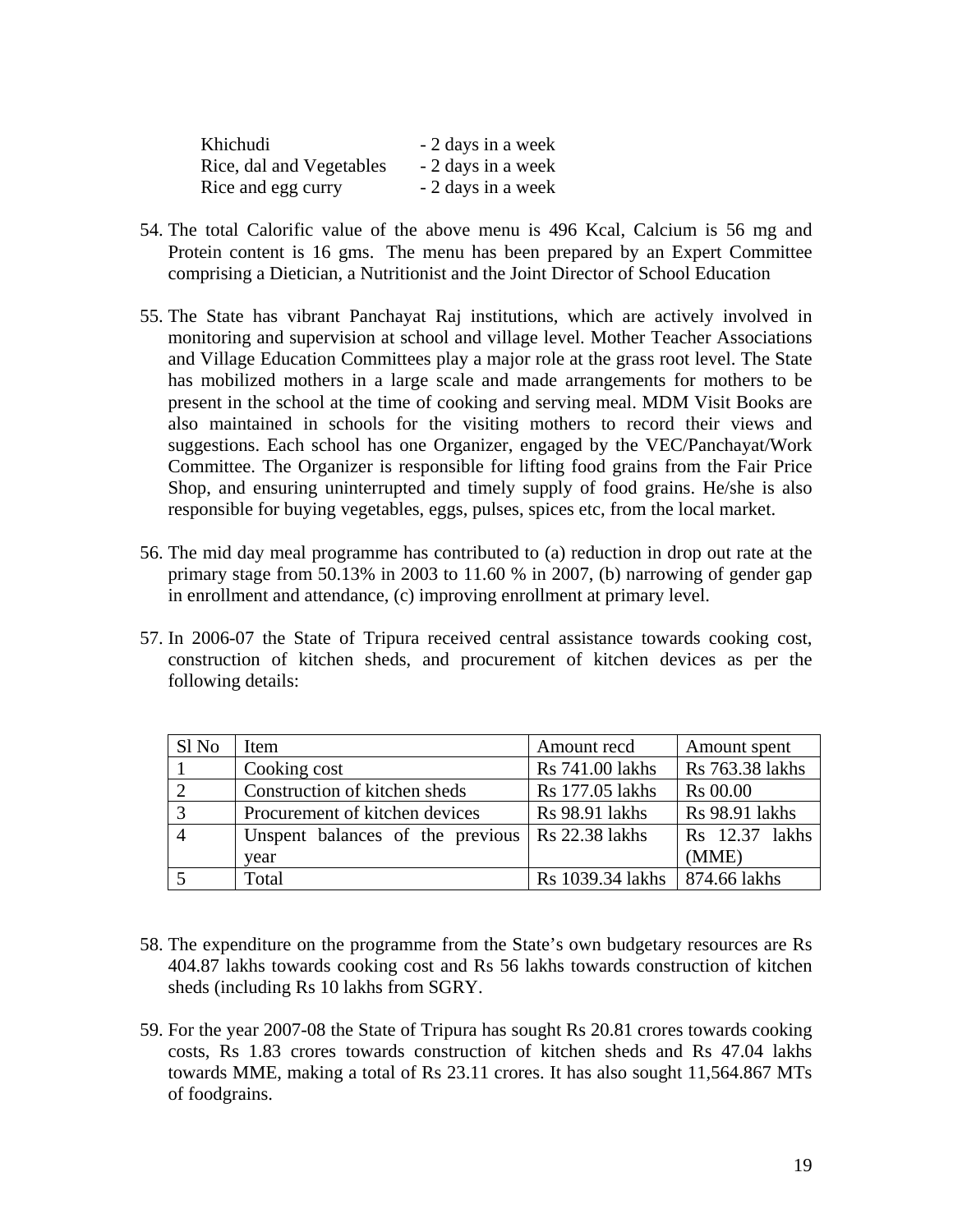- 60. Shri. Champak Chatterji invited members for their comments on the presentation made by the State representative from Tripura.
	- a) JS (EE.I) invited attention of the State Representative to the pattern of utilization of food grains and cooking cost in Tripura during 2006-07 as given in the AWP& B of the State. The analysis shows that the percentage of foodgrains lifting in Tripura West, which accounts for 45% of the enrolment/children availing MDM, is only 30%, out of which food grains utilisation is a mere 1%. On the other hand, the cooking cost utilisation for Tripura West is as high as 107%. This is indeed a serious anomaly and could be a pointer to misutilisation of funds allocated towards cooking costs.
	- b) Referring to Table 2 of the AWPB submitted by the State Government, she pointed out that the utilization of foodgrains in the districts of Tripura South, North and Dhalai is higher than the quantity shown as lifted during the year + opening stock as on 1.4.2006.
	- c) JS(EE-I) emphasized that it is important for the State Government to make a thorough review of the lifting and utilization of the foodgrains and cooking cost in the state immediately and furnish the relevant information in the prescribed format to the Central Government at the earliest since release of assistance for 2007-08 will be contingent upon State Government providing correct and verified information on utilization of food grains and central assistance during 2006-07 (till December 2006) and providing satisfactory explanation in case of mismatch between utilization of food grains and cooking cost.
	- d) JS(EE-I) also observed that State Government's claim of 259 school working days for working out quantum of central assistance for 2007-08 is very high and proposed to restrict to 220 days. She pointed out that this issue was also raised in the PAB for Tripura for the year 2006-07 and the PAB had approved foodgrains allocation and cooking costs at the rate of 220 days; subsequently however, on the request of the State Government the number of days had been raised. Given the fact that there exists such a high degree of mismatch between foodgrains utilisation and cooking cost utilisation, the PAB decided to approve only 220 days as the basis for calculation of cooking costs and foodgrains allocation to the State.
	- 61 To the above observations made by JS (EE-I), the state representative admitted that there are certain inaccuracies in the information compiled in the AWP&B 2006-07 and stated that the State government will look into these aspects and furnish the correct and verified information regarding utilization of food grains and cooking cost during 2006-07.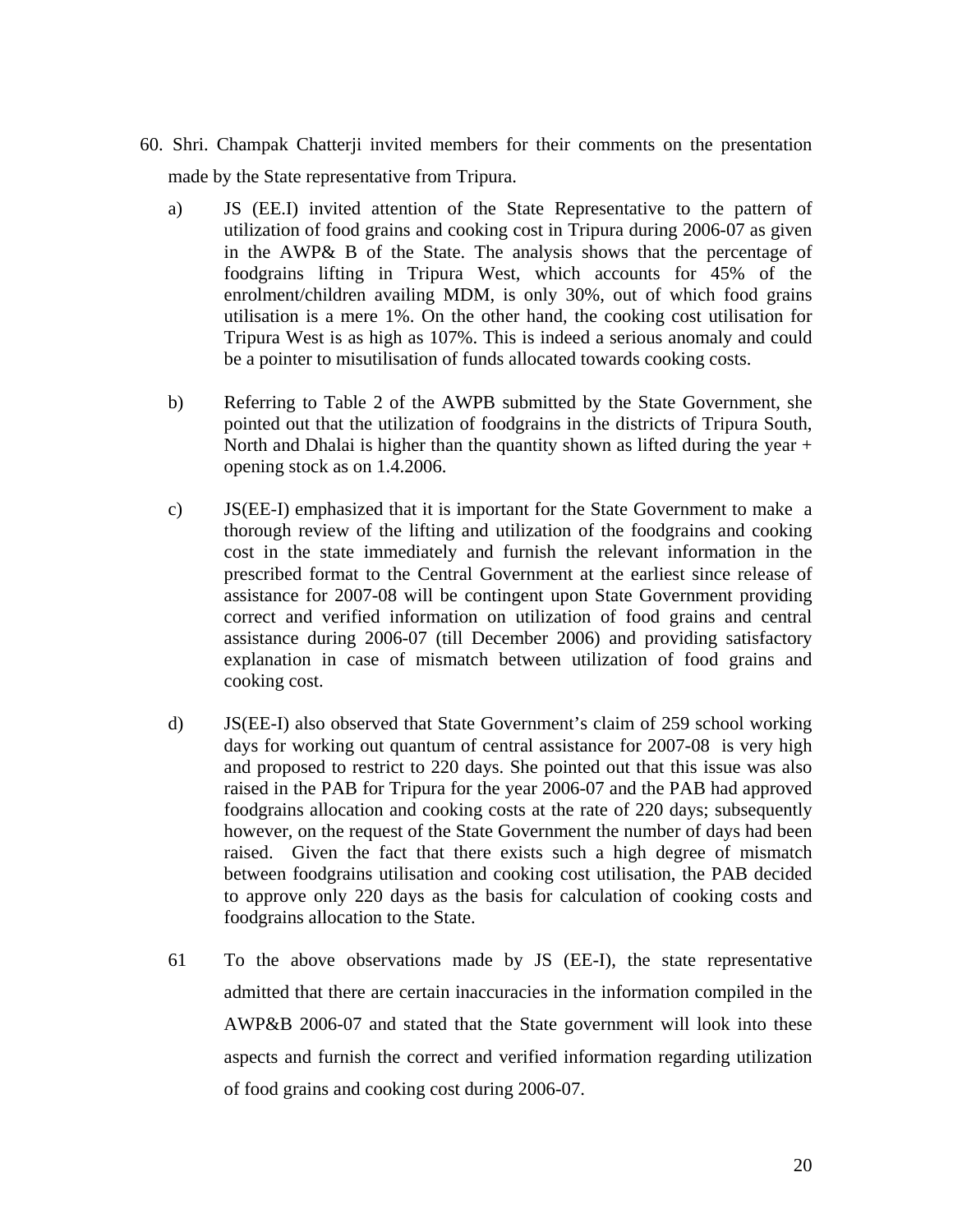62 After a detailed discussion, Central assistance for Tripura for the Mid Day Meal Programme for 2007-08 at the existing norms of (a) foodgrain allocation of 100 gms per child per day and (b) cooking cost of Rs 1.80 per child/ school day for primary classes I to V is worked out as under:-

| Anticipated number of Children availing MDM in class $I - V$ |                           |                     |          |
|--------------------------------------------------------------|---------------------------|---------------------|----------|
|                                                              | Primary Schools: 3,90,530 |                     |          |
|                                                              | EGS                       | $\therefore$ 40.103 |          |
|                                                              | AIE.                      | $\therefore$ 4.715  | 4,35,348 |
|                                                              |                           |                     |          |

Anticipated number of children availing MDM in EBB in class VI – VIII : **To be furnished by the State Government** .

Expected no. of school working days : **220 days**

### **i) Food Grains allocation:**

**Classes I - V** 

 $=$  No. of children availing MDM x No. of working days x 100 gms.

 $= 4,35,348 \times 220 \times 0.0001 \text{ MTs}$ 

= **9,577.66 MTs** (at an estimated cost of Rs. 5,41,13,779 @ Rs. 5650 per MT)

### **ii) Cooking Assistance:**

### **Classes I - V**

 $=$  No. of children availing MDM x No. of working days x Rs.1.50

 $= 4,35,348 \times 220 \times \text{Rs}. 1.80$ 

= **Rs 17,23,97,808/-**

District wise break up of allocation of food grain and central assistance will be made separately based on the above working.

#### **iii) Management, Monitoring & Evaluation**

**Class I - V**   $= 1.8\%$  of (Cost of food grains + cooking assistance)  $= 0.018$  x (Rs. 5,41,13,779 + Rs 17,23,97,808)  $= 0.018$  x (Rs. 22,65,11,587) = **Rs. 40,77,209/-**